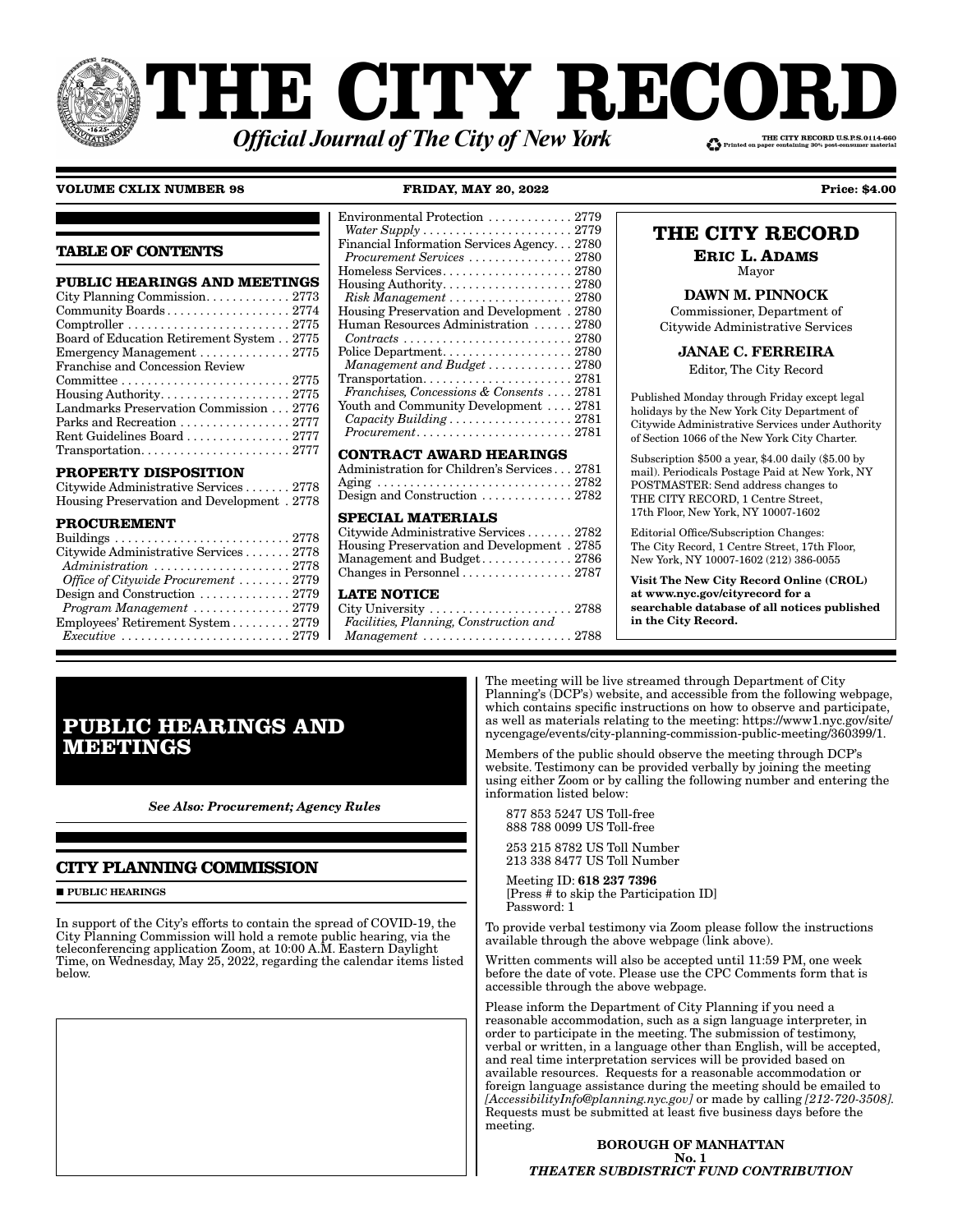(Proposed modification of Title 62 of the Rules of the City of New York pursuant to Sections 1043 and 191(b)(2) of the City Charter to facilitate the increase in the price per square foot of the amount to be contributed when development rights are transferred from theaters, pursuant to Zoning Resolution Section 81-744.

PLEASE TAKE NOTICE that in accordance with Sections 1043 and 191(b)(2) of the New York City Charter, the New York City Department of City Planning ("City Planning"), proposes to amend rules within Section 3-10 of Subchapter C of Chapter 3 of Title 62 of the Rules of the City of New York:

This proposed rule was not included in the Department of City Planning's regulatory agenda for this Fiscal Year because it was not contemplated when the Department of City Planning published the agenda.

The time and place of the hearing have been scheduled as follows: DATE: May 25, 2022

TIME: 10:00 A.M.

In support of the City's efforts to contain the spread of COVID-19, the City Planning Commission will hold this public hearing remotely. To join the meeting and comment, please visit NYC Engage, at https:// www1.nyc.gov/site/nycengage/events/city-planning-commission-publicmeeting/360399/1 or dial 877-853-5247 (US Toll-free), 888-788-0099 (US Toll-free), (253) 215-8782 (Toll number) or (213) 338-8477 (Toll number). If calling into the meeting, please use the following Meeting ID 618 237 7396, and when prompted for a participation code, please enter "#" followed by the password "1" when prompted. Instructions on how to participate, as well as materials relating to the meeting, will be posted on NYC Engage in advance of the meeting. To help the meeting host effectively manage the meeting, those who do not intend to actively participate are invited to watch the meeting through the livestream/LINK provided on NYC Engage or the recording that will be posted after the meeting on DCP's website.

Any person in attendance at this hearing shall be given a reasonable opportunity to present oral or written statements and to submit other documents concerning the proposed changes. Each speaker shall be allotted a maximum of three  $(\hat{3})$  minutes.

Persons who require that a sign language interpreter or other form of reasonable accommodation for a disability be provided at the hearing are asked to notify Dominick Answini, at the address set forth below, or by telephone at (212) 720-3676, by May 11, 2022. In addition, written statements may be submitted to City Planning at the address stated below, provided the comments are received by 5:00 P.M., on May 25, 2022:

New York City Department of City Planning Office of the Counsel 120 Broadway, 31<sup>st</sup> Floor New York, NY 10271 Attention: Dominick Answini

Written comments received and a tape recording of oral comments received at the hearing will be available for public inspection within a reasonable time after receipt between the hours of 9:00 A.M. and 5:00 P.M., at the Freedom of Information Law Desk, 120 Broadway, 31st Floor, telephone number (212) 720-3454.

#### The purpose of the hearing is to provide the public with an opportunity to comment on the proposed rule set forth herein.

Title 62 of the Rules of the City of New York is amended to read as follows:

Chapter 3: Fees and Contributions

\* \* \*

# Subchapter C: Contributions

#### § 3-10 Contributions to Theater Subdistrict Fund, Pursuant to § 81-744 of the New York City Zoning Resolution.

Contributions to Theater Subdistrict Fund Pursuant to Section 81-744 of the New York City Zoning Resolution. Contributions to the Theater Subdistrict Fund pursuant to Section 81-744 of the New York City Zoning Resolution shall be made in an amount equal to [\$17.60] \$24.65 per square foot of floor area transferred.

# BOROUGH OF BROOKLYN

#### No. 2 *CB17 OFFICE SPACE – 350 CLARKSON AVENUE* CD 17 N 220298 PXK

IN THE MATTER OF a Notice of Intent to acquire office space submitted by the Department of Citywide Administrative Services and Brooklyn Community Board 17, pursuant to Section 195 of the New York City Charter for use of property located at 350 Clarkson Avenue (Block 4837, p/o Lot 27) (Brooklyn CB 17 Offices).

#### **CITYWIDE** No. 3

#### *PROPOSED COMMISSION RESOLUTION CONCERNING USE OF VIDEOCONFERENCING TO CONDUCT COMMISSION MEETINGS*

IN THE MATTER OF a resolution to authorize the use of videoconferencing to conduct City Planning Commission meetings, as authorized by and in conformance with amendments to the New York State Open Meetings Law, Part WW of Chapter 56 of the Laws of 2022.

# Proposed Resolution:

RESOLVED, by the City Planning Commission, that the use of videoconferencing to conduct Commission meetings is hereby authorized in conformance with the requirements of the New York State Open Meetings Law, including the following:

- 1. For all Commission meetings, a minimum of seven Commissioners, sufficient to constitute a quorum of the Commission, shall be present in a physical location or locations where the public can attend in person; and
- 2. If a quorum of Commissioners is physically present at a Commission meeting where the public can attend in person, a Commissioner may attend and participate in a Commission meeting by videoconference from any location and without providing access to members of the public to such location if such Commissioner is unable to attend the meeting in person due to extraordinary circumstances, which include but are not limited to, disability, illness, caregiving responsibilities, or any other significant or unexpected event which precludes the Commissioner's physical attendance at the meeting; and
- 3. Members of the public may view Commission meetings by video and may attend and, where public comment is authorized, participate in Commission meetings in person, by videoconference, or by any other remote means established by the Commission; and
- 4. The procedures for remote participation and attendance by the Commission and members of the public shall be posted on the Commission's website;

RESOLVED, that this Resolution shall take effect on June 9, 2022.

Sara Avila, Calendar Officer City Planning Commission 120 Broadway,  $31^{st}$  Floor, New York, NY 10271 Telephone (212) 720-3366

Accessibility questions: 212-720-3508, AccessibilityInfo@planning.nyc. gov, by: Friday, May 20, 2022, 5:00 P.M.

 $\mathbf{S}$ 

m11-25

# **COMMUNITY BOARDS**

**PUBLIC HEARINGS** 

NOTICE IS HEREBY GIVEN that the following matters have been scheduled for Public Hearing by Community Board:

BOROUGH OF BRONX

COMMUNITY BOARD NO. 05 - Wednesday, May 25, 2022, 5:30 P.M., via WebEx

Open Meetings Resolution for the General Board, Public Hearings and Committee meetings.

m19-25

NOTICE IS HEREBY GIVEN that the following matters have been scheduled for public hearing by Community Board:

# BOROUGH OF BRONX

COMMUNITY BOARD NO. 05 - Wednesday, May 25, 2022, 5:00 P.M., via WebEx

# ULURP

The application seeks for 2017 Grand Concourse to be transferred from public to private ownership for affordable housing development.

# ULURP

The application seeks for 1687 Popham Road to be transferred from public to private ownership for affordable housing development.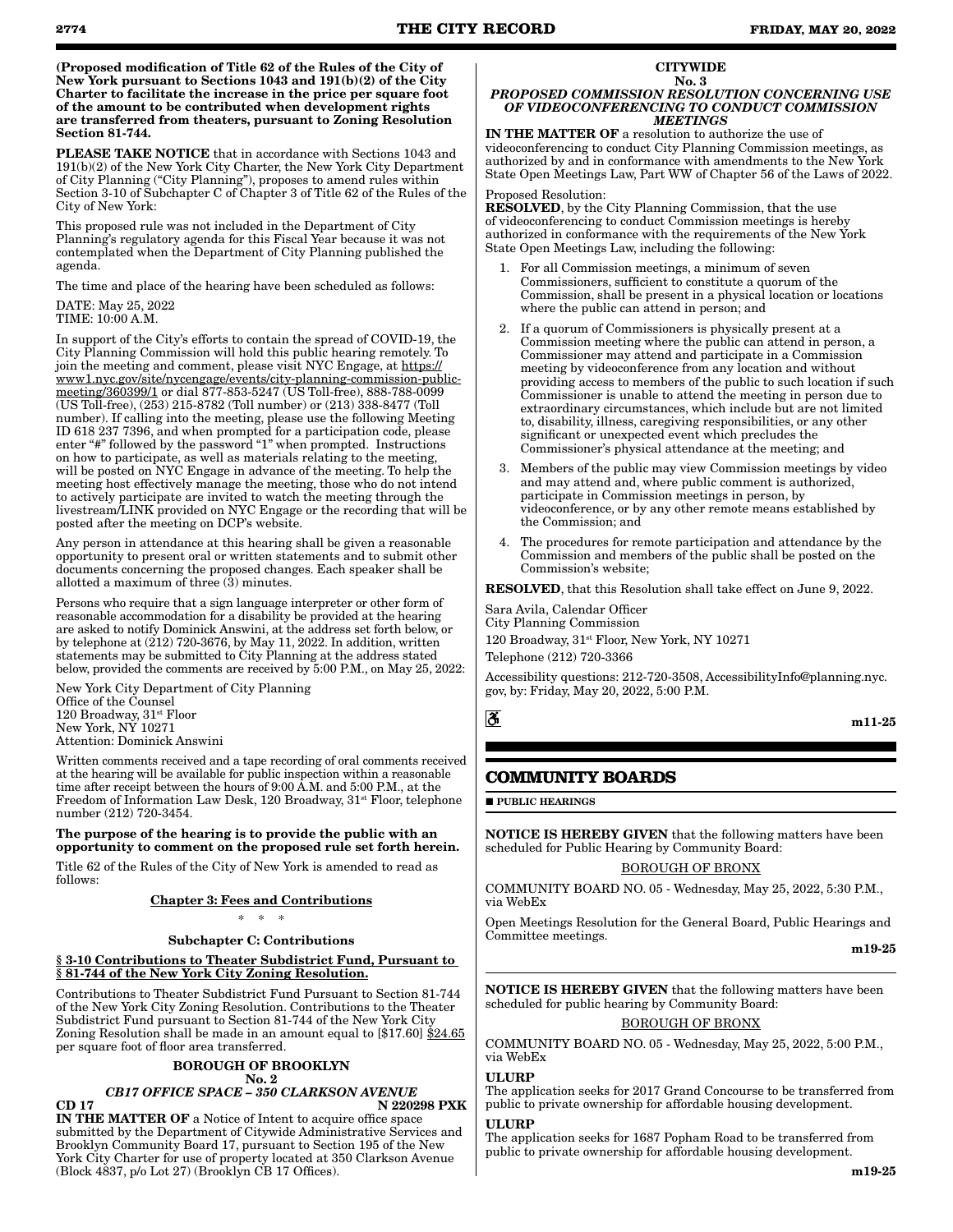# **FRIDAY, MAY 20, 2022 THE CITY RECORD 2775**

## **COMPTROLLER**

**MEETING** 

The City of New York Audit Committee Meeting, is scheduled for Wednesday, May 25, 2022, at 9:30 A.M., via video conference call. The meeting will be open to the general public.

m18-25

# **BOARD OF EDUCATION RETIREMENT SYSTEM**

**MEETING** 

The Board of Education Retirement System Board of Trustees Meeting will be held on Tuesday, May 26, 2022 from 4:00 PM - 6:00 PM via Webex. If you would like to attend this meeting, please contact BERS Executive Director, Sanford Rich, at Srich4@bers.nyc.gov.

m18-26

# **EMERGENCY MANAGEMENT**

#### **MEETING**

The Annual Meeting of the Local Emergency Planning Committee (LEPC), will be held, on Tuesday, June  $\tilde{7}$ , 2022, at 10:30 A.M. to 12:00 P.M., at New York City Emergency Management, 165 Cadman Plaza East, Brooklyn, NY 11201.

Due to limited space, you must RSVP to attend this event. To RSVP and request an accommodation, please email nycoemlegal@oem.nyc. gov, or call (718) 422-4600.

All requests for Communication Access Realtime Translation (CART) services must be submitted at least two (2) weeks prior to the event to ensure availability. All other accommodation requests must be submitted no later than June 1, 2022.

Accessibility questions: nycoemlegal@oem.nyc.gov, (718) 422-4600, by: Wednesday, June 1, 2022, 12:00 P.M.

 $3 \, \mathrm{k}$   $\frac{2}{3}$ 

m17-j6

# **FRANCHISE AND CONCESSION REVIEW COMMITTEE**

#### **PUBLIC HEARINGS**

Notice of a Franchise and Concession Review Committee (FCRC) Public Hearing on Agency Annual Concession Plans for Fiscal Year 2023, pursuant to Section 1-10 of the Concession Rules of the City of New York (Concession Rules), to be held remotely on Monday, June 6, 2022, commencing, at 2:30 P.M., via Microsoft Teams dial in.

At this hearing, the FCRC will further solicit comments about the provisions of the Concession Rules from the vendor community, civic groups and the public, at large. The FCRC shall consider the issues raised, at the Public Hearing in accordance with the procedures set forth in the New York City Charter under the City Administrative Procedure Act.

The following agencies submitted an Annual Concession Plan for Fiscal Year 2023: the Department of Parks and Recreation; the Department of Citywide Administration Services; the Department of Environmental Protection; the Department of Corrections; the Department of Health and Mental Hygiene; the Department of Transportation; the New York City Fire Department; the Department of Housing Preservation and Development; the NYC & Company on behalf of the Department of Small Business Services; the New York City Economic Development Corporation on behalf of the Department of Small Business Services; the New York City Administration for Children's Services; the New York City Department of Records and Information Services and the New York City Police Department.

The portfolio of Agency Annual Concession Plans covers significant and non-significant concessions expiring, continuing and anticipated for solicitation or initiation in Fiscal Year 2023. Furthermore, the portfolio covers, *inter alia:*

• Department of Parks and Recreation: mobile food units, food service facilities, golf courses, driving ranges, marinas, tennis

professionals, athletic facilities, Christmas trees, parking lots, markets, fairs, restaurants, concerts, newsstands, stables, gas stations, amusement venues, ice skating rinks, carousels, ferry services, bike rentals, sailboat rentals, souvenirs and gifts, beach equipment, and event programming.

- � Department of Citywide Administrative Services: maritime/ non-maritime occupancy permits, merchandise and marketing, vending machines and restaurants.
- Department of Environmental Protection: gas purification.
- � Department of Corrections: commissary services and vending machines.
- Department of Health and Mental Hygiene: drug discount card program.
- � Department of Transportation: vending machines, pedestrian plazas, food courts, café, markets.
- � New York City Fire Department: fire museum.
- � Department of Housing Preservation and Development: café.
- NYC & Company on behalf of the Department of Small Business Services: marketing, advertising, intellectual property and trademark merchandising.
- � New York City Economic Development Corporation on behalf of the Department of Small Business Service: events/ installations, parking lots, maritime and non-maritime occupancy permits.
- � New York City Administration for Children's Services: vending machines.
- � New York City Department of Records and Information Services: licensing representation.
- � New York City Police Department: vending machines and cafeteria.

The public may participate in the public hearing by calling the dial-in number below.

#### Dial-in #: +1-646-893-7101 Access Code: 307 259 070 Press # on further prompts

Written testimony may be submitted in advance of the hearing electronically, to fcrc@mocs.nyc.gov. All written testimony must be received by June 3rd, 2022.

In addition, the public may also testify during the hearing by calling the dial-in number.

Interested parties may obtain a copy of the Agency Annual Concession Plans by contacting Gregg Alleyne via email, at fcrc@mocs.nyc.gov. Upon request, a PDF version of the Agency Annual Concession Plans is available free of cost.

A transcript of the hearing will be posted on the FCRC website, at https://www1.nyc.gov/site/mocs/reporting/agendas.page.

 $\bullet$  m20-j3

PUBLIC NOTICE IS HEREBY GIVEN THAT the Franchise and Concession Review Committee, will hold a remote public meeting, on Wednesday, June 8, 2022, at 2:30 P.M., via Microsoft Teams dial-in. The dial-in information is below:

Dial-in #: +1 646-893-7101 Access Code: 110 682 231 Press # on further prompts

For further information on accessibility or to make a request for accommodations, such as sign language interpretation services, please contact the Mayor's Office of Contract Services (MOCS) via email, at DisabilityAffairs@mocs.nyc.gov, or via phone, at (646) 872-0231. Any person requiring reasonable accommodation for the public meeting should contact MOCS, at least five (5) business days in advance of the meeting, to ensure availability.

 $\bullet$  m20-i3

# **HOUSING AUTHORITY**

# $MERTING$

Because of the on-going COVID-19 health crisis and in relation to Chapter 1 of the Laws of 2022 of New York State, the Board Meeting of the New York City Housing Authority, scheduled for Wednesday, May 25, 2022, at 10:00 A.M., will be limited to viewing the live stream or listening via phone instead of attendance in person.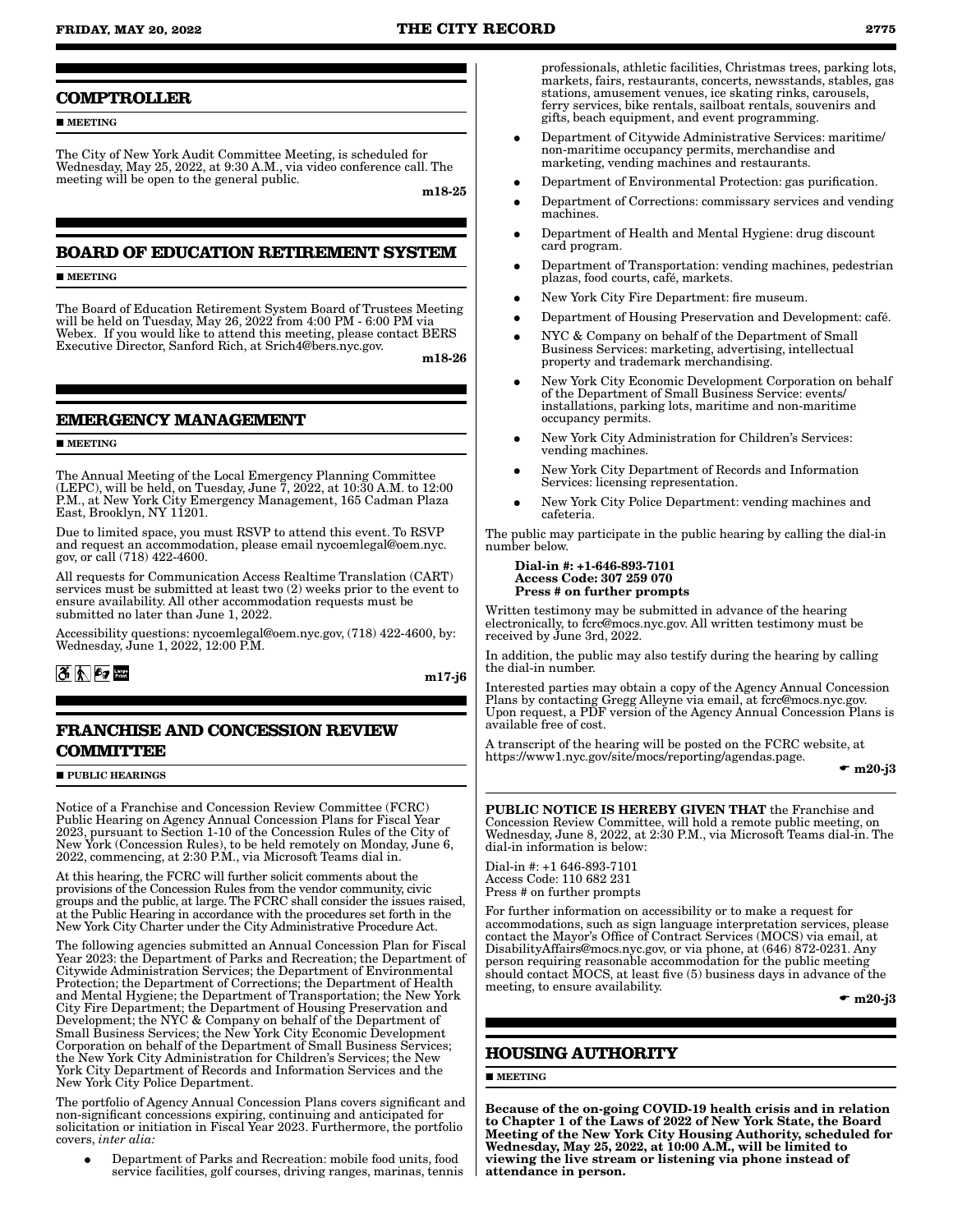For public access, the meeting will be streamed live on NYCHA's YouTube Channel https://nyc.gov/nycha and NYCHA's website https://on.nyc.gov/ boardmeetings or can be accessed via Zoom by calling (646) 558-8656 using Webinar ID: 851 3288 9726 and Passcode:9929603770.

For those wishing, to provide public comment, pre-registration is required via email, to corporate.secretary@nycha.nyc.gov, or by contacting (212) 306-6088, no later than 5:00 P.M. on the day prior, to the Board Meeting. When pre-registering, please provide your name, development, or organization name, contact information and item you wish to comment on. You will then be contacted with instructions for providing comment. Comments are limited, to the items on the Calendar.

Speaking time will be limited to three (3) minutes. Speakers will provide comment in the order in which the requests to comment are received. The public comment period will conclude upon all speakers being heard or, at the expiration of thirty (30) minutes allotted for public comment, whichever occurs first.

Copies of the Calendar are available on NYCHA's website, at https:// www1.nyc.gov/site/nycha/about/board-calendar.page, to the extent practicable, no earlier than 24 hours before the upcoming Board Meeting. Copies of the draft Minutes are available on NYCHA's Website, at https://www1.nyc.gov/site/nycha/about/board-calendar.page, no earlier than 3:00 P.M. on the Thursday following the Board Meeting.

Any changes, to the schedule will be posted on NYCHA's website, at https://www1.nyc.gov/site/nycha/about/board-calendar.page and via social media, to the extent practicable, at a reasonable time before the meeting.

Any person requiring a reasonable accommodation in order to participate in the Board Meeting, should contact the Office of the Corporate Secretary by phone, at (212) 306-6088 or by email, at corporate.secretary@nycha.nyc.gov, no later than Wednesday, May 4, 2022, at 5:00 P.M.

For additional information regarding the Board Meeting, please contact the Office of the Corporate Secretary by phone, at (212) 306-6088 or by email, at corporate.secretary@nycha.nyc.gov.

m4-25

The next Board Meeting of the New York City Housing Authority, is scheduled, for Wednesday, June 15, 202,2 at  $10:00$  A.M., in the Ceremonial Room, on the 5th Floor of 90 Church Street, New York, NY (unless otherwise noted). Copies of the Calendar will be available on NYCHA's Website, or may be picked up, at the Office of the Corporate Secretary, at 90 Church Street, 5th Floor, New York, NY, no earlier than 24 hours before the upcoming Board Meeting. Copies of the Minutes will also be available on NYCHA's Website, or may be picked up, at the Office of the Corporate Secretary, no earlier than 3:00 P.M., on the Thursday following the Board Meeting.

Any changes to the schedule, will be posted here, and on NYCHA's Website, at https://www1.nyc.gov/site/nycha/about/board-meetings. page, to the extent practicable, at a reasonable time before the meeting.

The meeting is open to the public. Pre-Registration, at least 45 minutes before the scheduled Board Meeting, is required by all speakers. Comments are limited to the items on the Calendar. Speaking time will be limited to three minutes. The public comment period will conclude upon all speakers being heard or at the expiration of 30 minutes allotted by law for public comment, whichever occurs first.

The meeting will be streamed live on NYCHA's YouTube Channel, at https://www.youtube.com/c/nycha, and NYCHA's Website, at https://www1.nyc.gov/site/nycha/about/board-meetings.page.

For additional information, please visit NYCHA's Website, or contact (212) 306-6088.

m13-i15

# **LANDMARKS PRESERVATION COMMISSION**

### **PUBLIC HEARINGS**

NOTICE IS HEREBY GIVEN that, pursuant to the provisions of Title 25, Chapter 3 of the Administrative Code of the City of New York (Sections 25-303, 25-307, 25-308, 25-309, 25-313, 25-318, 25-320) on Tuesday, May 24, 2022, the Landmarks Preservation Commission (LPC or agency) will hold a public hearing by teleconference with respect to the properties list below, and then followed by a public meeting.

The final order and estimated times for each application will be posted on the Landmarks Preservation Commission website, the Friday before the hearing. Please note that the order and estimated times are subject to change. The teleconference will be by the Zoom app and will be live streamed on the LPC's YouTube channel, www.youtube.com/nyclpc.

Members of the public should observe the meeting on the YouTube channel and may testify on particular matters by joining the meeting using either the Zoom app or by calling in from any phone. Specific instructions on how to observe and testify, including the meeting ID and password, and the call-in number, will be posted on the agency's website, under the "Hearings" tab, https://www1.nyc.gov/site/lpc/ hearings/hearings.page, on the Monday before the public hearing. Any person requiring language assistance services or other reasonable accommodation in order to participate in the hearing or attend the meeting should contact the LPC by contacting Sasha Sealey, Community and Intergovernmental Affairs, at ssealey@lpc.nyc.gov, at least five (5) business days before the hearing or meeting.

Please note: Due to the City's response to COVID-19, this public hearing and meeting is subject to change and/or cancellation.

#### 7 Fillmore Place - Fillmore Place Historic District LPC-21-10217 - Block 2367 - Lot 43 - Zoning: M1-2/R6B CERTIFICATE OF APPROPRIATENESS

An altered Colonial Revival style garage building, built in 1912. Application is to replace windows, doors and ironwork, and construct a rooftop addition and other rooftop elements.

#### 1 Water Street - Fulton Ferry Historic District LPC-22-09733 - Block 25 - Lot 1 - Zoning: M2-1 BINDING REPORT

A shingled fire boat station, built in 1926. Application is to install singage.

279 Lafayette Avenue, aka 279-291 Lafayette Avenue and 36-50 St. James Place - Individual Landmark LPC-20-08205 - Block 1932 - Lot 42 - Zoning: CERTIFICATE OF APPROPRIATENESS A Neo-French Gothic style church building and chapel, designed by

Francis Hatch Kimball and built in 1887, with an attached school building built in 1927. Application is to install LED video screens. 1 Willow Place, aka 54 Joralemon Street - Brooklyn Heights

# Historic District LPC-22-07520 - Block 260 - Lot 23 - Zoning: R6

CERTIFICATE OF APPROPRIATENESS A Greek Revival style house built in 1849. Application is construct a stair bulkhead and install other rooftop elements, alter the parapet, modify and create window openings, and legalize the installation of a porch without Landmarks Preservation Commission permit(s).

## 418A Lewis Avenue - Bedford-Stuyvesant/Expanded Stuyvesant Heights Historic District

LPC-21-00794 - Block 1679 - Lot 37 - Zoning: R6B MISCELLANEOUS - AMENDMENT An altered rowhouse built c. 1870-71. Application is to legalize the

installation of a lift and other alterations at the front façade and areaway and the construction of a rear yard addition completed in non-compliance with Certificate of Appropriateness 19-17191.

193-195 Congress Street - Cobble Hill Historic District LPC-22-09688 - Block 297 - Lot 47, 48 - Zoning: R6 CERTIFICATE OF APPROPRIATENESS

An Italianate style rowhouse with Neo-Grec details, built in 1872, and an adjacent yard. Application is to construct a new building.

113 Jane Street - Individual Landmark LPC-22-09815 - Block 642 - Lot 1 - Zoning: C6-2A CERTIFICATE OF APPROPRIATENESS

A Neo-Classical style lodging house, designed by William A. Boring and built in 1907-08. Application is to alter the areaway, install a lift and replace infill, construct rooftop and rear yard additions, and install other rooftop elements.

#### 244 West 11th Street - Greenwich Village Historic District LPC-22-09178 - Block 613 - Lot 13 - Zoning: R6 CERTIFICATE OF APPROPRIATENESS

A rowhouse, built in 1842 and altered in the 1920s. Application is to alter the front and rear façades, excavate the areaway and rear yard, alter the roof, and construct a rear yard addition.

118 West 13th Street - Greenwich Village Historic District LPC-22-05535 - Block 608 - Lot 29 - Zoning: R6 CERTIFICATE OF APPROPRIATENESS

A residential building, designed by Benjamin W. Morris and built in 1930-31. Application is to construct rooftop additions, alter the facades and areaway, replace windows and install a sidewalk canopy.

105-107 Bank Street - Greenwich Village Historic District 105-107 Bank Street - Greenwich Lines And<br>LPC-22-04647 - Block 635 - Lot 34 - Zoning: R6 CERTIFICATE OF APPROPRIATENESS

A Greek Revival style rowhouse, built in 1846; and a Greek Revival Style rowhouse, built in 1846 and later altered. Application is to combine the buildings, construct rooftop and rear yard additions, alter facades and areaways and the party wall, and excavate the cellars and rear yards.

1002 Madison Avenue - Upper East Side Historic District LPC-22-07982 - Block 1392 - Lot 57- Zoning: C5-1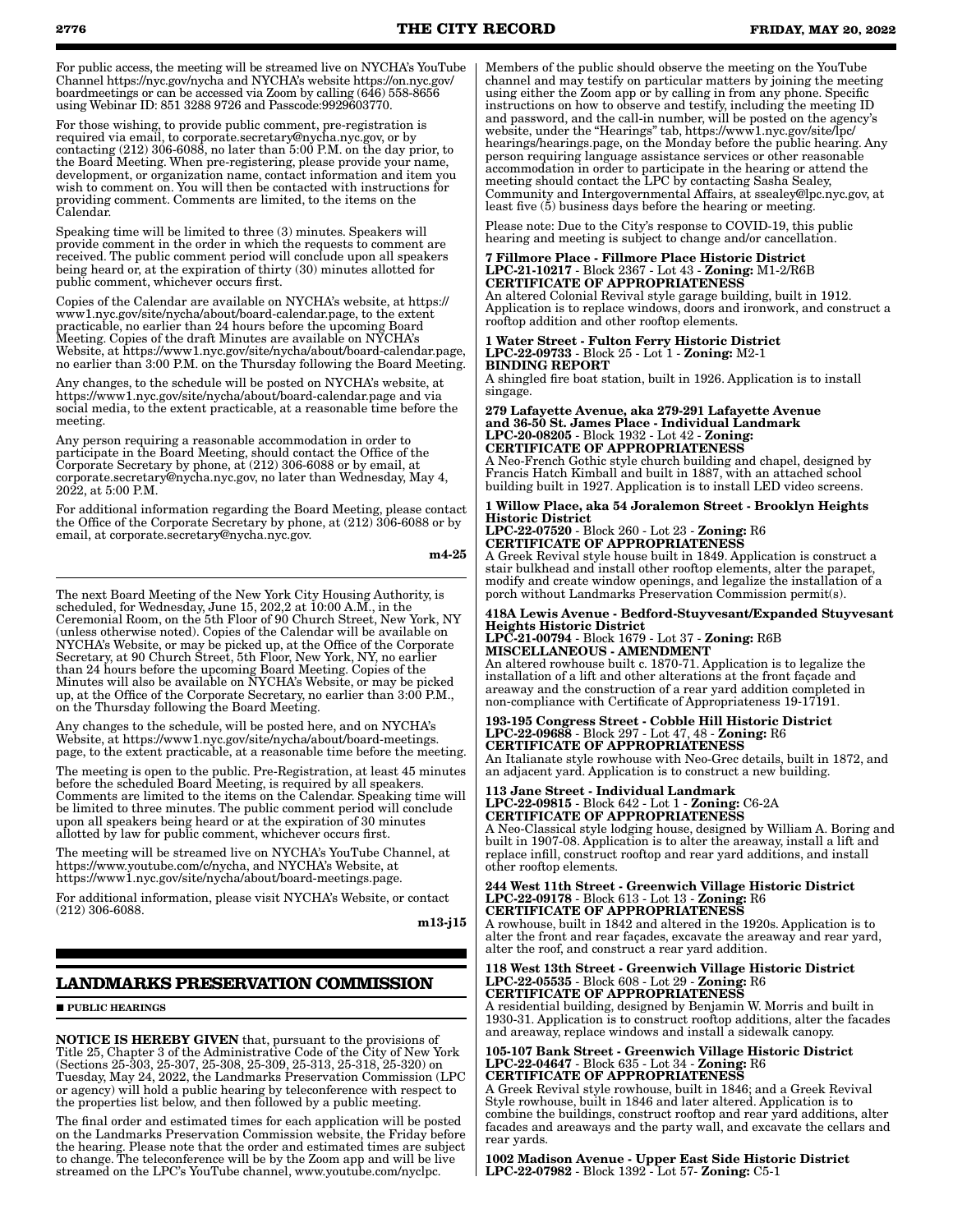# CERTIFICATE OF APPROPRIATENESS

A Neo-Federal style bank building, built in 1930. Application is to replace entrance infill and block windows internally.

472 West 145th Street - Hamilton Heights Historic District Extension

LPC-22-05225 - Block 2059 - Lot 158 - Zoning: R6A CERTIFICATE OF APPROPRIATENESS

A Renaissance Revival style rowhouse, designed by G.A. Shellenger and built in 1896. Application is to alter the areaway and install ironwork.

m10-23

# **PARKS AND RECREATION**

**PURLIC HEARINGS** 

NOTICE OF A JOINT PUBLIC HEARING of the Franchise and Concession Review Committee and the New York City Department of Parks & Recreation ("NYC Parks"), to be held remotely via a Microsoft Teams dial-in on Monday, June 6, 2022, at 2:30 P.M. relative to:

INTENT TO AWARD a Sole Source License Agreement between the New York City Department of Parks & Recreation and the Alliance Downtown New York, Inc. ("ADNY"), for the Operation, Management and Maintenance of an Outdoor Café, at Coenties Slip Park, and the maintenance of Coenties Slip Park, Manhattan.

All revenue, fees or other considerations received by ADNY from the café or any sublicensee will be used by ADNY exclusively for the maintenance of Coenties Slip Park, Manhattan.

The public may participate in the public hearing by calling the dial-in number below. Written testimony may be submitted in advance of the hearing electronically to fcrc@mocs.nyc.gov. All written testimony must be received by June 3, 2022. In addition, the public may also testify during the hearing by calling the dial-in number.

The dial-in information is below:

Dial-in #: +1-646-893-7101 Access Code: 307 259 070 Press # on further prompts

A draft copy of the agreement may be obtained, at no cost by any of the following ways:

- 1. Submit a written request to NYC Parks, at concession@parks. nyc.gov, from May 23, 2022, through June 6, 2022.
- 2. Download from May 23, 2022, through June 6, 2022, on NYC Parks' website. To download a draft copy for the agreement, visit https://www.nycgovparks.org/opportunities/ concessions/rfps-rfbs-rfeis
- 3. Submit a written request by mail to NYC Department of Parks and Recreation, Revenue Division, 830 Fifth Avenue, Room 407, New York, NY 10065. Written requests must be received by May 23, 2022. For mail-in requests, please include your name, return address, and License #MT-04.

A transcript of the hearing will be posted on the FCRC website at: https://www1.nyc.gov/site/mocs/reporting/agendas.page

For further information on accessibility or to make a request for accommodations, such as sign language interpretation services, please contact the Mayor's Office of Contract Services (MOCS) via email, at DisabilityAffairs@mocs.nyc.gov, or via phone, at (646) 872-0231. Any person requiring reasonable accommodation for the public hearing, should contact MOCS, at least five (5) business days in advance of the hearing, to ensure availability.

Accessibility questions: Mayor's Office of Contract Services (MOCS) via email, at DisabilityAffairs@mocs.nyc.gov, or via phone, at (646) 872-0231, by: Friday, May 27, 2022, 5:00 P.M.



 $\mathbf{m}$  m20

NOTICE OF A JOINT PUBLIC HEARING of the Franchise and Concession Review Committee and the New York City Department of Parks & Recreation ("NYC Parks"), to be held remotely via a Microsoft Teams dial-in on Monday, June 6, 2022, at 2:30 P.M. relative to:

INTENT TO AWARD as a concession for the Renovation, Operation, and Maintenance of a café, at Hunter's Point South Park, Queens, for a nine (9) year term, to Ottomanelli LIC LLC ("Licensee"). Compensation under the License Agreement will be as follows: Licensee shall pay to City license fees for each Year, according, to the following schedule: Year 1\*: \$186,000 vs 12% Gross Receipts (GR); Year 2\*: \$193,500 vs 12% GR; Year 3\*: \$201,303 vs 12% GR; Year 4: \$209,421 vs 12% GR; Year 5: \$217,868 vs 12% GR; Year 6: \$226,655 vs 12% GR; Year 7:

\$235,798 vs 12% GR; Year 8: \$245,310 vs 12% GR; Year 9: \$255,207 vs 12% GR. (\*50% of the minimum annual fee for Operating Year 1 will be deferred in equal amounts to Operating Years 2 and 3.)

The public may participate in the public hearing by calling the dial-in number below. Written testimony may be submitted in advance of the hearing electronically to fcrc@mocs.nyc.gov. All written testimony must be received by June 3, 2022. In addition, the public may also testify during the hearing by calling the dial-in number.

The dial-in information is below:

Dial-in #: +1-646-893-7101 Access Code: 307 259 070 Press # on further prompts

A draft copy of the agreement may be obtained, at no cost by any of the following ways:

- 1) Submit a written request to NYC Parks, at concessions@ parks.nyc.gov, from May 27, 2022 through June 6, 2022.
- 2) Download from May 27, 2022 through June 6, 2022 on NYC Parks' website. To download a draft copy of the agreement, visit https://www.nycgovparks.org/opportunities/concessions/ rfps-rfbs-rfeis
- 3) Submit a written request by mail to NYC Department of Parks and Recreation, Revenue Division, 830 Fifth Avenue, Room 407, New York, NY 10065. Written requests must be received by **May 27, 2022**. For mail-in requests, please include your name, return address, and License # Q471-SB.

A transcript of the hearing will be posted on the FCRC website, at https://www1.nyc.gov/site/mocs/reporting/agendas.page

For further information on accessibility or to make a request for accommodations, such as sign language interpretation services, please contact the Mayor's Office of Contract Services (MOCS) via email, at DisabilityAffairs@mocs.nyc.gov or via phone, at (646) 872-0231. Any person requiring reasonable accommodation for the public hearing, should contact MOCS, at least five (5) business days in advance of the hearing, to ensure availability.

Accessibility questions: Mayor's Office of Contract Services (MOCS) via email, at DisabilityAffairs@mocs.nyc.gov, or via phone, at (646) 872-0231, by: Friday, May 27, 2022, 5:00 P.M.

6g

 $\mathbf{m}$  m20

# **RENT GUIDELINES BOARD**

**NOTICE** 

NOTICE IS HEREBY GIVEN PURSUANT TO SECTION 104 of the Public Officers' Law that a meeting of the New York City Rent Guidelines Board (RGB), will be held, on Thursday, May 26, 2022, at 9:45 A.M. Because of the ongoing COVID-19 public health crisis, the RGB is convening a virtual meeting. The Board will be meeting to discuss the 2022 Housing Supply Report and the Changes in the Rent Stabilized Housing Stock in NYC in 2021 report.

Members of the public can attend this meeting using two different methods:

- 1. Livestream the meeting via YouTube: https://www.youtube.com/RentGuidelinesBoard
- 2. Listen, to the meeting using your telephone: Dial 646-558-8656, then, when prompted, enter Meeting ID: 844 0070 8569; then when prompted for Participant ID, press # to be connected, to the meeting.

Instructions on how to attend this meeting can also be obtained through the Board's website, at www.nyc.gov/rgb or by emailing the Board, at Ask@nycrgb.org. Due to the crisis, meeting dates are subject to change. Check our website for updates.

 $\mathbf{m}$  m20

# **TRANSPORTATION**

**PUBLIC HEARINGS** 

NOTICE OF A FRANCHISE AND CONCESSION REVIEW COMMITTEE ("FCRC") PUBLIC HEARING to be held remotely via a Microsoft Teams dial-in on Monday, June 6, 2022, commencing at 2:30 P.M., relating to: a proposed amendment to a common carrier bus service franchise agreement (the "Agreement"), between the City of New York and Private Transportation Corporation, (''franchisee") that will, among other things, raise the franchisee's uniform maximum fare.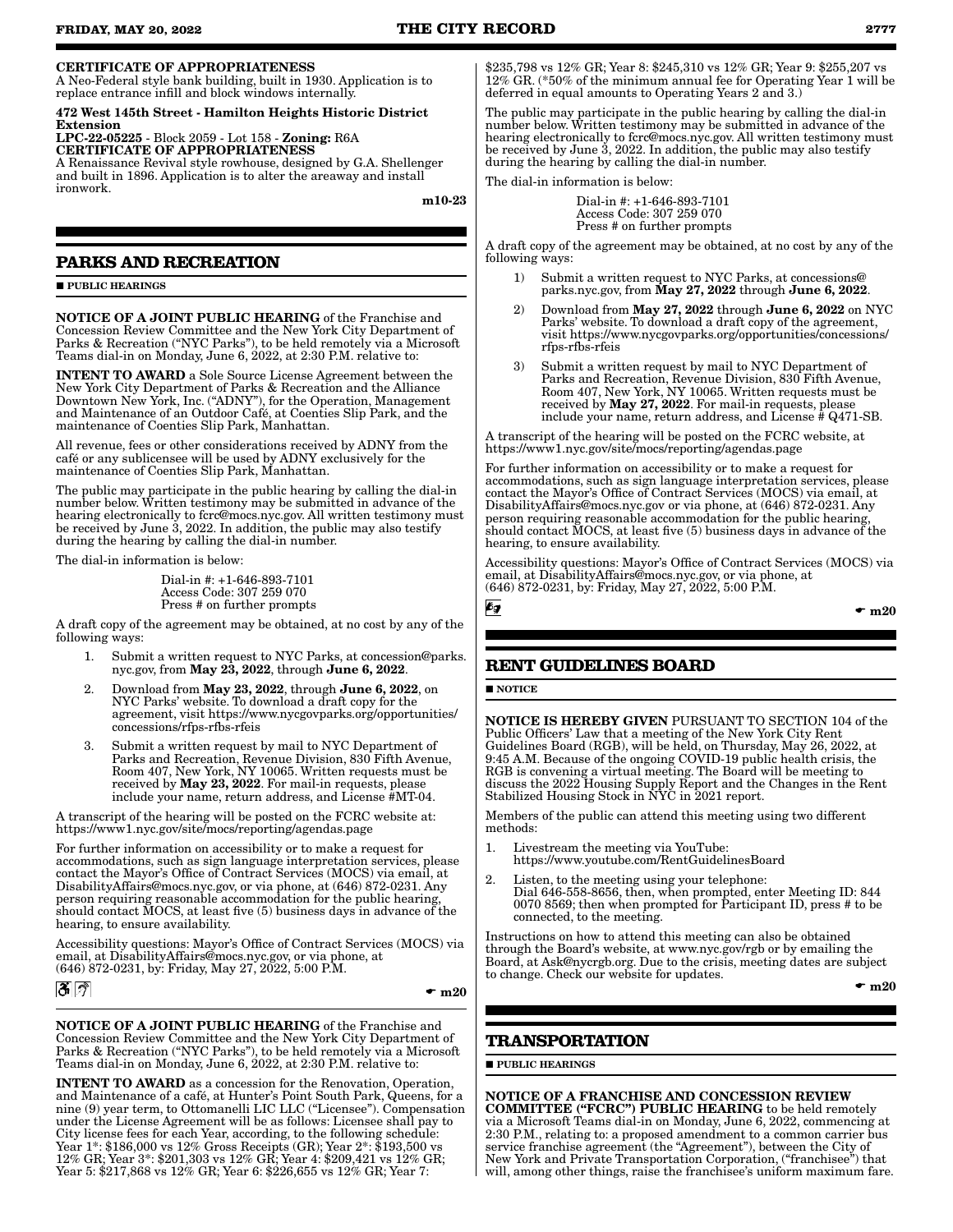The public may participate in the public hearing by calling the dial-in number below. Written testimony may be submitted in advance of the hearing electronically, to fcrc@mocs.nyc.gov. All written testimony must be received by June 3, 2022. In addition, the public, may also testify during the hearing, by calling the dial-in number. The dial-in information is below:

Dial-in #: +1 646-893-7101

Access Code: 307 259 070#

Press # on further prompts

A draft copy of the amendment may be obtained at no cost by any of the following ways:

- 1) Send a written request, by email, to DOT, at franchises@dot.nyc. gov, from May 27, 2022 through June 6th, 2022.
- 2) Download from May 27, 2022 through June 6th, 2022, on DOT's website. To download a draft copy of the amendment, visit https:// www1.nyc.gov/html/dot/html/about/doing-business.shtml#franchises.
- 3) Send a written request, by mail, to Helen Morales, NYC Department of Transportation, 55 Water Street, 9th Floor, New York, NY 10041. Written requests must be received by May 27, 2022. For mail-in request, please include your name, return address, and reference the "Private Transportation Corporation Franchise Amendment".

A transcript of the hearing will be posted on the FCRC website at

https://www1.nyc.gov/site/mocs/reporting/agendas.page.

For further information on accessibility or to make a request for accommodations, such as sign language interpretation services, please contact the Mayor's Office of Contract Services (MOCS), via email, at DisabilityAffairs@mocs.nyc.gov, or via phone, at (646) 872-0231. Any person requiring reasonable accommodation for the public hearing should contact MOCS, at least five (5) business days in advance of the hearing to ensure availability.

Accessibility questions: DisabilityAffairs@mocs.nyc.gov, (646) 872-0231, by: Friday, May 27, 2022, 5:00 P.M.

m13-j3

# **PROPERTY DISPOSITION**

# **CITYWIDE ADMINISTRATIVE SERVICES**

#### **SALE**

 $\epsilon$ g

The City of New York in partnership with PropertyRoom.com posts vehicle and heavy machinery auctions online every week, at: https://www.propertyroom.com/s/nyc+fleet

All auctions are open, to the public and registration is free.

Vehicles can be viewed in person, at: Kenben Industries Ltd., 1908 Shore Parkway, Brooklyn, NY 11214 Phone: (718) 802-0022

No previous arrangements or phone calls are needed to preview. Hours are Monday and Tuesday from 10:00 A.M. – 2:00 P.M.

f23-a4

# **HOUSING PRESERVATION AND DEVELOPMENT**

**PUBLIC HEARINGS** 

All Notices Regarding Housing Preservation and Development Dispositions of City-Owned Property, appear in the Public Hearing Section.

# **PROCUREMENT**

#### *"Compete To Win" More Contracts!*

*Thanks to a new City initiative - "Compete To Win" - the NYC Department of Small Business Services offers a new set of FREE services to help create more opportunities for minority and Women-Owned Businesses to compete, connect and grow their business with the City. With NYC Construction Loan, Technical Assistance, NYC Construction Mentorship, Bond Readiness, and NYC Teaming services, the City will be able to help even more small businesses than before.*

*Win More Contracts, at nyc.gov/competetowin*

*"The City of New York is committed to achieving excellence in the design and construction of its capital program, and building on the tradition of innovation in architecture and engineering that has contributed, to the City's prestige as a global destination. The contracting opportunities for construction/construction services and construction-related services that appear in the individual agency listings below reflect that commitment to excellence."*

#### HHS ACCELERATOR PREQUALIFICATION

To respond to human services Requests for Proposals (RFPs), in accordance with Section 3-16 of the Procurement Policy Board Rules of the City of New York ("PPB Rules"), vendors must first complete and submit an electronic HHS Accelerator Prequalification Application using the City's PASSPort system. The PASSPort system is a web-based system maintained by the City of New York for use by its Mayoral Agencies to manage procurement. Important business information collected in the Prequalification Application is required every three years. Documents related to annual corporate filings must be submitted on an annual basis to remain eligible to compete. Prequalification applications will be reviewed to validate compliance with corporate filings and organizational capacity. Approved organizations will be eligible to compete and would submit electronic proposals through the PASSPort system. The PASSPort Public Portal, which lists all RFPs, including HHS RFPs that require HHS Accelerator Prequalification, may be viewed at https://passport. cityofnewyork.us/page.aspx/en/rfp/request\_browse\_public. All current and prospective vendors should frequently review information listed on roadmap to take full advantage of upcoming opportunities for funding. For additional information about HHS Accelerator Prequalification and PASSPort, including background materials, user guides and video tutorials, please visit https://www1.nyc.gov/site/mocs/systems/ about-go-to-passport.page.

# **BUILDINGS**

**AWARD** 

TRAINING OF DOB INSPECTORS ON UPDATES - ELECTRICAL AND PLUMBING CODES - Other - PIN#81022U0007001 - AMT: \$72,948.00 - TO: National Fire Protection Association, 1 Batterymarch Park, Quincy, MA 02269.

*Goods*

 $\mathbf{m}$  m20

# **CITYWIDE ADMINISTRATIVE SERVICES**

#### **ADMINISTRATION**

 $\blacksquare$ INTENT TO AWARD

*Services (other than human services)*

j5-d30 Due 5-31-22 at 12:00 A.M.CORRECTION: THREE YEAR X-RAY MACHINE XIS SYSTEMS MAINTENANCE AGREEMENT ASTROPHYSICS INC - Sole Source - Available only from a single source - PIN# 85622S0003 -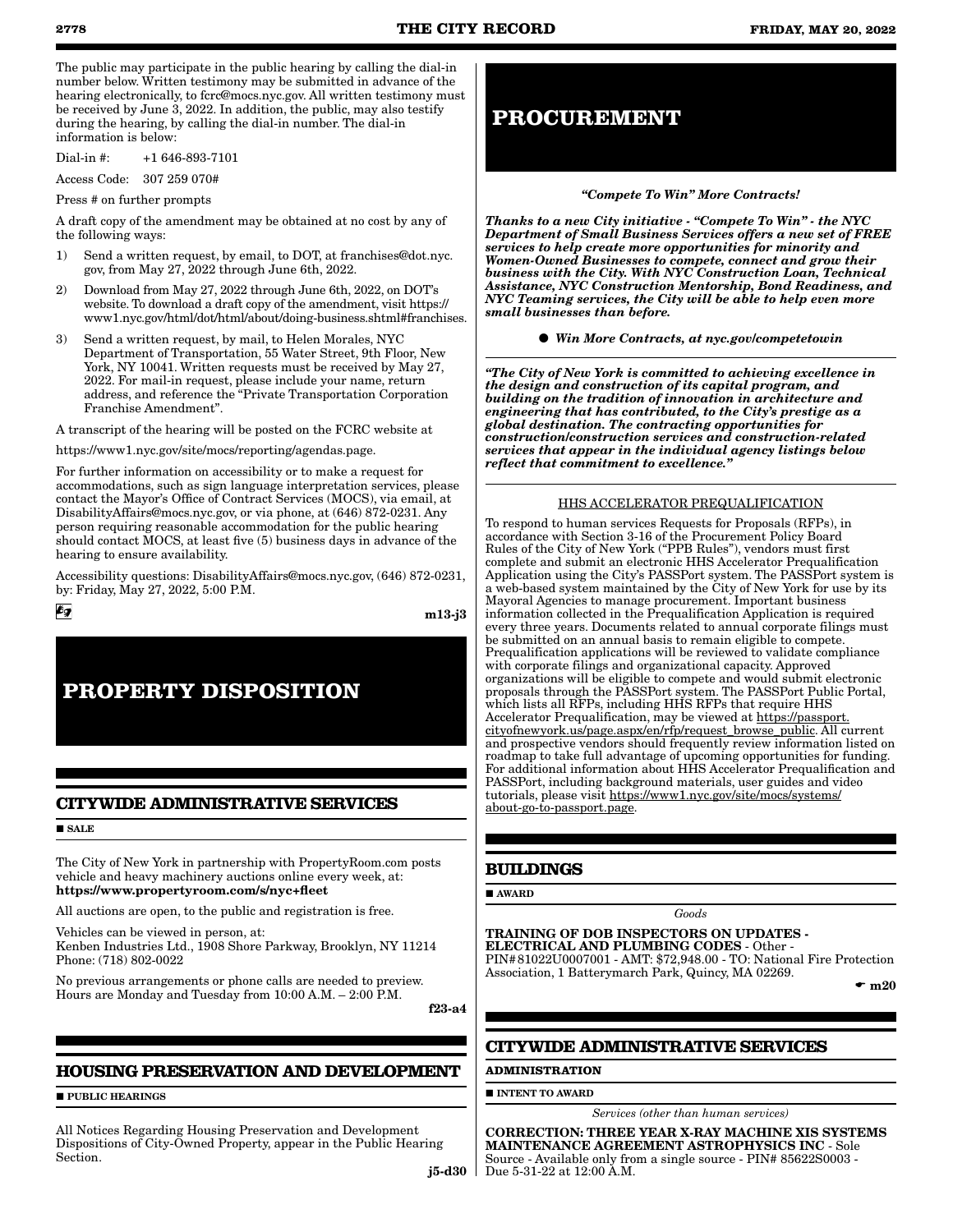Any and all solicitations are done through PASSPort. The proposed contractor has been selected by Sole Source Method, pursuant to Section 3-05 of the Procurement Policy Board Rules.

*Use the following address* unless otherwise specified in notice, to secure, examine or submit bid/proposal documents, vendor prequalification and other forms; specifications/blueprints; other information; and for opening and reading of bids at date and time specified above.

*Citywide Administrative Services, 1 Centre Street, 18th Floor, New York, NY 10007. Shade James (212) 386-0467; shajames@dcas.nyc.gov*

m17-23

## **OFFICE OF CITYWIDE PROCUREMENT**

SOLICITATION

*Goods*

OIL PRODUCTS: LUBRICATING, AUTOMOTIVE - Competitive Sealed Bids - PIN#85722B0171 - Due 6-16-22 at 10:30 A.M.

ALL bids are to be completed in PASSPort. To access this bid, please visit the following link: https://passport.cityofnewyork.us/page.aspx/en/ rfp/request\_browse\_public. It will come up under a keyword search of the above EPIN#. Then click on the icon. If there are any issues with PASSPort, contact the PASSPort Helpdesk at: https://mocssupport. atlassian.net/servicedesk/customer/portal/8. As PASSPort is a new bid submission process, please allow yourself adequate time to become acquainted with the bid submission process. Please do not wait until the last minute to contact us with your concerns.

A Pre-Bid Meeting is scheduled for the above commodity on June 2, 2022, via Zoom. The purpose of this meeting is to review the proposed bid package for the commodity listed above, to ensure a good product and maximum competition. Your participation will help clarify any procurement and/or technical questions within the solicitation. If there are any changes, to the bid, they will be made through a written amendment, to the solicitation. The exchange of information among buyers and sellers is necessary and will be taken into consideration to improve solicitation documents. Please review the bid package in its entirety prior, to the meeting; note any questions on your copy; and bring it with you to facilitate discussion. All prospective bidders are strongly encouraged to attend. Please email Alvin Pettway at: apettway@dcas.nyc.gov, to request the link and invitation for the Pre-Bid video conference, which will take place via Zoom. Call-in Telephone #: (646) -558-8656 US (New York) Date: June 2, 2022 / Time: 10:00 A.M. to 11:00 A.M. Meeting ID: 692 717 9050 / Passcode: 361670

The BID OPENING/BID DUE DATE is scheduled for: June 16, 2022, at 10:30 A.M. DCAS OCP will have bid openings virtually via Zoom and in person. Vendors must register first to attend bid opening via Zoom. You are invited to this Zoom meeting. When: June 16, 2022, 10:30 A.M. Eastern Standard Time (US and Canada) Register in advance for this meeting: https://dcas-nyc-gov.zoom.us/meeting/register/tZMtdOmurjgr HNz87T9QNwFj0zdeuBE9Bltl. After registering, you will receive a confirmation email containing information about joining the meeting.

*Use the following address* unless otherwise specified in notice, to secure, examine or submit bid/proposal documents, vendor prequalification and other forms; specifications/blueprints; other information; and for opening and reading of bids, at date and time specified above.

*Citywide Administrative Services, Alvin Pettway (212) 386-0478; apettway@dcas.nyc.gov*

 $\mathbf{m}$  m20

# **DESIGN AND CONSTRUCTION**

#### **PROGRAM MANAGEMENT**

**SOLICITATION** 

*Construction/Construction Services*

85022B0035-PW335BS13 BULK SAMPLING AND LABORATORY TESTING SERVICES FOR ASBESTOS, LEAD, AND MOLD, CITYWIDE - Competitive Sealed Bids - PIN# 85022B0035 - Due 6-16-22 at 2:00 P.M.

Pre-Bid Conference location -Virtual Pre-Bid Conference: https:// us02web.zoom.us/j/86198563404?pwd=tsL2tGPIgXVP-U-azfbO8S3fLbq cst.1 Meeting ID: 861 9856 3404 NY Code: PREBID2022 Mandatory: no Date/Time - 2022-06-03 10:00:00

# **EMPLOYEES' RETIREMENT SYSTEM**

**EXECUTIVE**

**INTENT TO AWARD** 

*Goods and Services*

#### SECURITY OPERATIONS CENTER AS A SERVICE (SOCAAS) - Negotiated Acquisition - Other - PIN#NA #07012022-SOCAAS

NYCERS Information security, intends to award a vendor to help establish a Security Operations Center (SOC), to centralize security event monitoring, threat detection, and incident response capabilities, with government and online fraud experience with pension systems.

NYCERS, does not believe it is practicable or advantageous to award a contract for SOC services through competitive bidding process and instead proceed under the Negotiated Acquisition procurement Process.

*Use the following address* unless otherwise specified in notice, to secure, examine or submit bid/proposal documents, vendor prequalification and other forms; specifications/blueprints; other information; and for opening and reading of bids at date and time specified above.

*Employees' Retirement System, 335 Adams Street, Suite 2300, Brooklyn, NY 11201. Tarves Lord (347) 643-3277; BidResponse@nycers.org*

m18-24

# **ENVIRONMENTAL PROTECTION**

**AWARD** 

#### *Construction/Construction Services*

RESILIENCY PROGRAM JOB ORDER CONTRACT, GENERAL CONSTRUCTION, 6TH RD, 24TH AVENUE, 122ND PS QUEENS - Renewal - PIN#82620B8292KXLR001 - AMT: \$800,000.00 - TO: Biltwel General Contracting Corp., 31 Mary Pitkin Path, Shoreham, NY 11786.

The uninterrupted continuation of this contract is needed for General Construction Work, under a series of small to medium size construction projects, at the following Bureau of Wastewater Treatment (BWT) facilities: 6th Road PS, 24th Avenue PS, and 122nd Street PS. In addition to large capital construction projects, BEDC has an ongoing need to accomplish smaller, straightforward construction projects, at its facilities. The work will incorporate adaptation strategies aimed, at making the sites more resilient in extreme weather conditions. As part of its commitment to planning for climate change and the impacts of extreme weather, DEP established its Wastewater Resiliency Program (the Program) targeted, at hardening Wastewater Treatment Plants (WWTP), selected Pumping Stations (PS) and other facilities across the City.

CP # 66949; WP-0112; Expense portion to be obligated in the outyears 6th Road, 24th Avenue, 122nd Street Pumping Station.

*Goods*

 $\mathbf{m}$  m  $20$ 

#### **WATER SUPPLY**

**INTENT TO AWARD** 

82622Y0214-BWS - IDEXX SUPPLIES - SS - Request for Information - PIN# 82622Y0214 - Due 6-3-22 at 11:00 A.M.

Pursuant to Procurement Policy Board Rule Section 3-05, Department of Environmental Protections, intends to enter into a sole source agreement with IDEXX Distribution Inc., for the purchase of Colilert kits and Quanti-Trays products. The Bureau of Water Supply (BWS) / Distribution Water Quality Operations uses Colilert kits and Quanti-Tray for the analysis of all microbiological samples received. DEP has determined, that IDEXX Distribution Inc., is the sole authorized source of these products. Any firm which believes is authorized to provide such products are welcome to submit an expression of interest. All related inquiries should be sent via the Discussion Forum in PASSPort or to Ira M. Elmore, Deputy Agency Chief Contracting Officer, at Ielmore@ dep.nyc.gov, no later than June 3, 2022, by 11:00 P.M.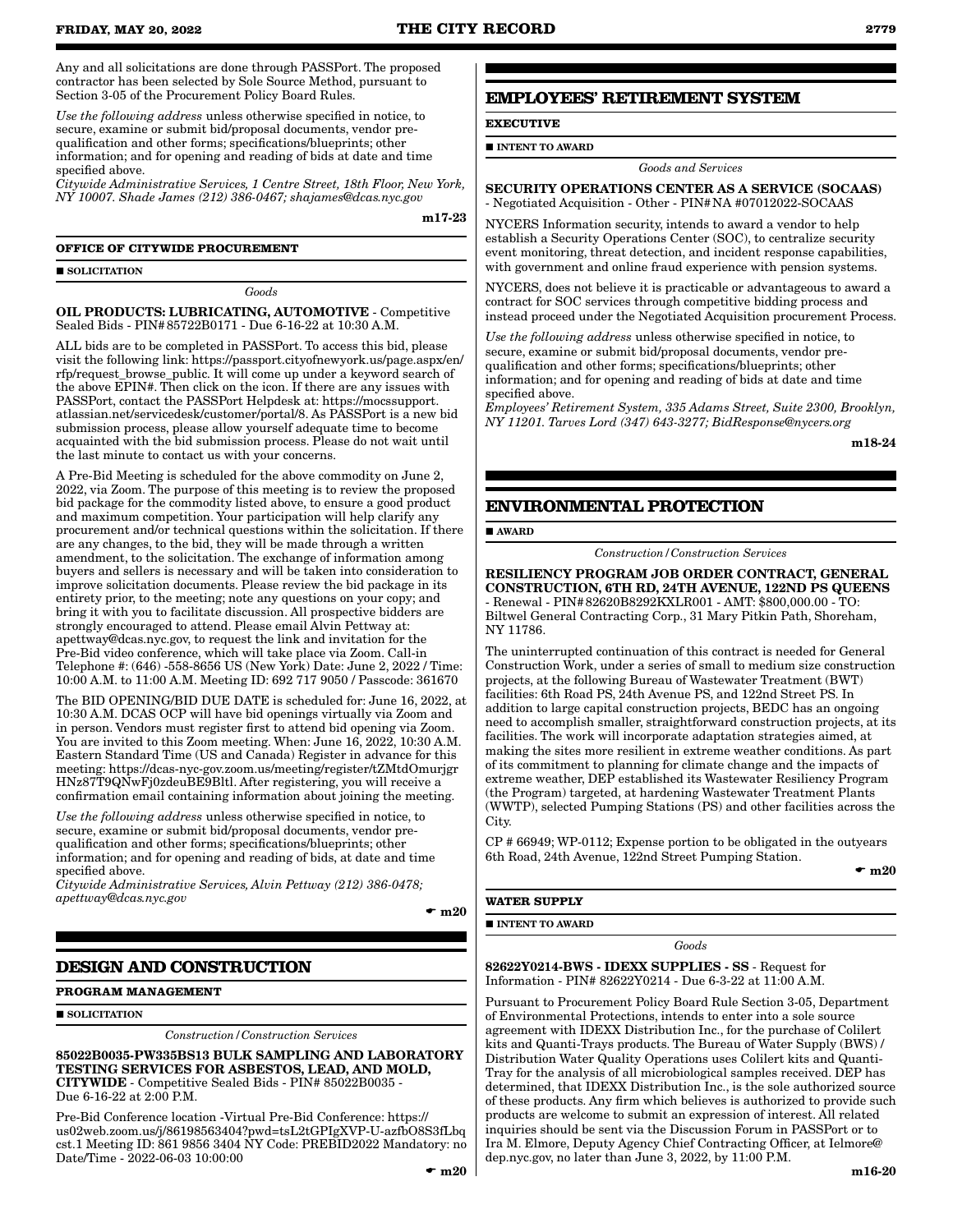# **FINANCIAL INFORMATION SERVICES AGENCY**

# **PROCUREMENT SERVICES**

**INTENT TO AWARD** 

*Services (other than human services)*

ASG PROPRIETARY SOFTWARE MAINTENANCE - Renewal - PIN#127FY2300001 - Due 5-27-22 at 5:00 P.M.

Pursuant to Section 4-04(a) of the PPB Rules, the Financial Information Services Agency/Office of Payroll Administration (FISA-OPA), intends to enter into a renewal agreement with ASG Technologies, Inc., for proprietary mainframe software maintenance. The support of these software licenses will run on FISA-OPA's mainframe, which processes the city's critical applications.

*Use the following address* unless otherwise specified in notice, to secure, examine or submit bid/proposal documents, vendor pre-qualification and other forms; specifications/blueprints; other information; and for opening and reading of bids, at date and time specified above. *Financial Information Services Agency, 5 Manhattan West, 4th Floor, New York, NY 10001. Kerry Vega (212) 857-1178; kvega@fisa-opa.nyc.gov*

m17-23

# **HOMELESS SERVICES**

**AWARD** 

*Human Services/Client Services*

SHELTER FACILILTIES FOR HOMELESS SINGLE ADULTS AT 170-74 EAST 123RD ST. - Competitive Sealed Proposals - Other - PIN#07122P0004001 - AMT: \$38,714,966.00 - TO: Vocational Instruction Project Community Services, 770 East 176th Street, Bronx, NY 10460.

 $\mathbf{m}$  m 20

# **HOUSING AUTHORITY**

**RISK MANAGEMENT**

SOLICITATION

#### *Goods and Services*

PUBLIC OFFICIALS & EMPLOYMENT PRACTICES LIABILITY INSURANCE - Negotiated Acquisition - Specifications cannot be made sufficiently definite - PIN#POLEPL8-22-23 - Due 6-3-22 at 3:00 P.M.

Request for bid for Public Officials Liability & Employment Practices Liability Insurance effective August 1, 2022.

*Use the following address* unless otherwise specified in notice, to secure, examine or submit bid/proposal documents, vendor prequalification and other forms; specifications/blueprints; other information; and for opening and reading of bids, at date and time specified above.

*Housing Authority, Edgewood Partners Insurance Center, One American Lane, 1st Floor, Greenwich, CT 06831-2551. Melissa Shore (484) 214-6591; melissa.shore@epicbrokers.com; jp.kennedy@epicbrokers.com*

 $\bullet$  m20-j3

# **HOUSING PRESERVATION AND DEVELOPMENT**

AWARD

*Construction/Construction Services*

EMERGENCY DEMOLITION FOR 2162 STORY AVENUE BRONX, NY (DM00320 E-6201) - Emergency Purchase - PIN#80622E0051001 - AMT: \$375,960.00 - TO: Statewide Demolition Corp., 5883 54th Street, Maspeth, NY 11378.

# **HUMAN RESOURCES ADMINISTRATION**

### **INTENT TO AWARD**

*Human Services/Client Services*

EXTEND EMERGENCY SHELTER SERVICES PROVIDED BY HELP-HAVEN - Negotiated Acquisition - Other - PIN#06922N0150 - Due 5-27-22 at 6:00 P.M.

The office of Emergency Intervention Services (EIS) in HRA, intends to enter into a NAE contract with Womankind to extend their emergency shelter services for 12 months until the release of a new RFP.

This is a negotiated acquisition extension with incumbent provider to maintain continuity of services for the minimum amount of time until a new RFP is processed.

 $-$  m20-26

#### AWARD

*Services (other than human services)*

IT SERVICES - Intergovernmental Purchase - PIN#06922G0014001 - AMT: \$963,840.00 - TO: Optima Global Solutions, Inc., 133 Franklin Corner Road, 2nd Floor, Lawrenceville, NJ 08648.

wo-year renewal option. The original contract expired on August 31, 2021. The renewal period is from September 1,  $20\overline{2}1$  - August  $31, 20\overline{2}3$ in the amount of \$963,840.00.

#### $\mathbf{m}$  m20

#### **CONTRACTS**

 $\blacksquare$ INTENT TO AWARD

*Human Services/Client Services*

PROVISION OF SHELTER FOR HOMELESS SINGLE ADULTS - Renewal - PIN#07118P8273KXLR001 - Due 5-23-22 at 5:00 P.M.

DHS, intends to renew one (1) contract with Bowery Residents' Committee, Inc., for the Provision of Shelter for Homeless Single Adults. Anyone having comments on the performance of the contractor or the proposed renewal of the contract may contact Lorna Hinds, at (929) 221-6391. This Notice is for informational purposes only.

> Vendor: Bowery Residents' Committee, Inc., 131 West 25th Street, 12th Floor, New York, NY 10001.

Site: Palace Employment Residence, 315 and 317 Bowery, New York, NY 10003.

Contract Term: 7/1/2022 – 6/30/2026

*Use the following address* unless otherwise specified in notice, to secure, examine or submit bid/proposal documents, vendor prequalification and other forms; specifications/blueprints; other information; and for opening and reading of bids, at date and time specified above.

*Human Resources Administration, 150 Greenwich Street, 37th Floor, New York, NY 10007. Lorna Hinds (929) 221-6391; hindsl@dss.nyc.gov*

 $\bullet$  m20

# **POLICE DEPARTMENT**

**MANAGEMENT AND BUDGET**

**SOLICITATION** 

*Services (other than human services)*

05622P0002-INTERNET AUCTIONS INVOICED PROPERTY - Competitive Sealed Proposals - Other - PIN#05622P0002 - Due 6-28-22 at 2:00 P.M.

The New York City Police Department (the "Department" or "NYPD"), is seeking an appropriately qualified vendor for the provision of a revenue contract - Internet-based auctioning of unclaimed/forfeited invoiced property for the Department.

This Request for Proposals (RFP) is being released through PASSPort, New York City's online Procurement Portal. Responses to this RFP must be submitted via PASSPort. To access the solicitation, vendors should visit the PASSPort Public Portal, at https://www1.nyc.gov/site/ mocs/systems/about-go-to-passport.page. Then click on the "Search Funding Opportunities in PASSPort" blue box. This will take you, to the Public Portal of all procurements in the PASSPort system. To quickly locate the RFP, insert the EPIN (05622P0002) into the Keywords search field.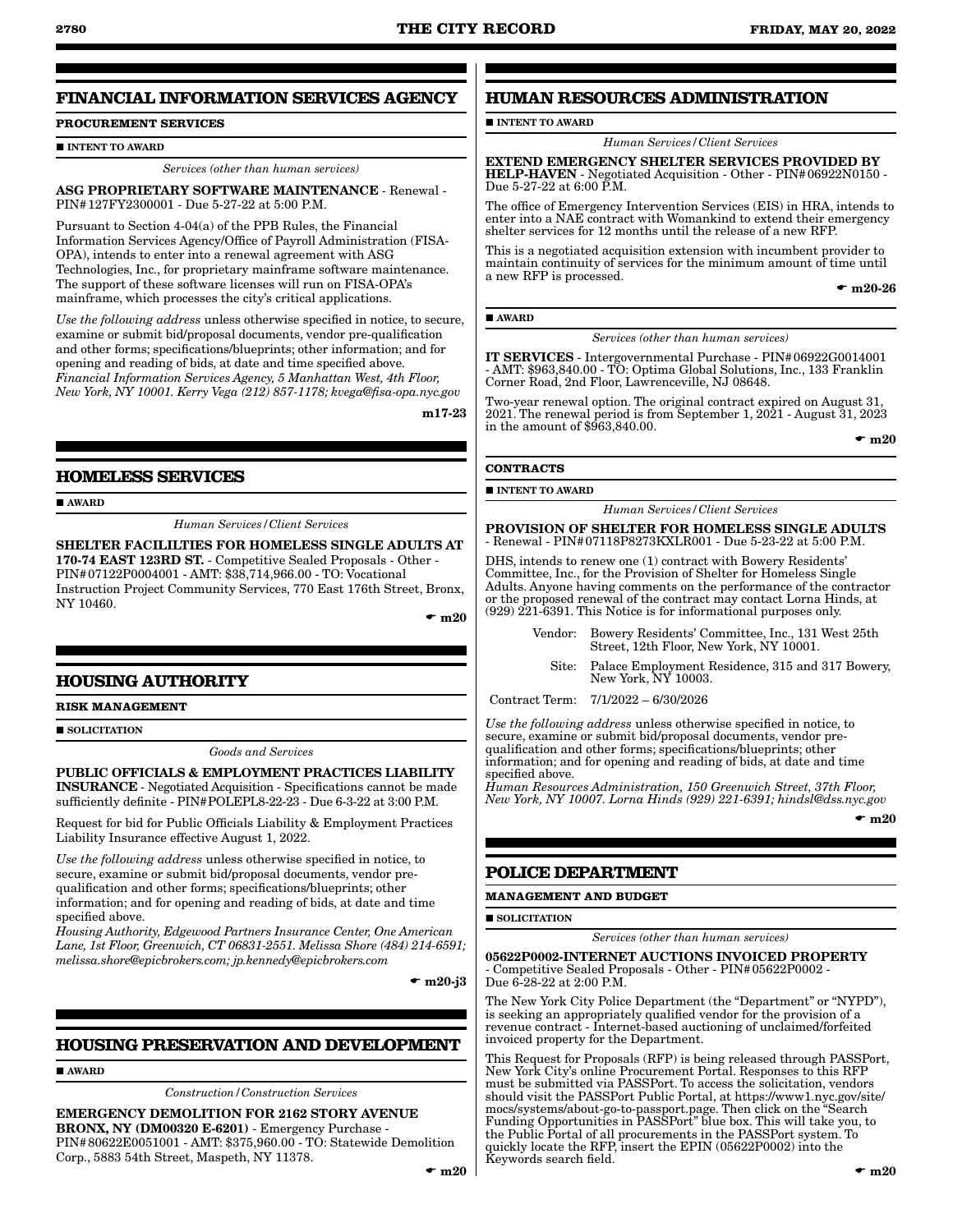# **TRANSPORTATION**

**AWARD** 

*Goods*

AIMSUN SOFTWARE LICENSE FOR MODELING AND DATA ANALYSIS AND ASSOCIATED CONFIGURATION/ CONSULTING - Sole Source - Other - PIN#84121S0002001 - AMT:

\$44,539.88 - TO: Aimsun Inc., 205 West 37th Street, 8th Floor, New York, NY 10018.

 $\bullet$  m20

**FRANCHISES, CONCESSIONS & CONSENTS**

**SOLICITATION** 

*Services (other than human services)*

DEVELOPMENT, OPERATION, AND MAINTENANCE OF A FOOD, BEVERAGE AND/OR MERCHANDISE CONCESSION AT KIOSK 3 AT FORDHAM PLAZA IN THE BOROUGH OF THE BRONX - Competitive Sealed Proposals - Judgment required in evaluating proposals - PIN#84122BXAD546 - Due 6-17-22 at 2:00 P.M.

*Use the following address* unless otherwise specified in notice, to secure, examine or submit bid/proposal documents, vendor prequalification and other forms; specifications/blueprints; other information; and for opening and reading of bids, at date and time specified above.

*Transportation, 55 Water Street, 9th Floor, New York, NY 10041. Brandon Budelman (212) 839-6550; concessions@dot.nyc.gov*

m9-20

# **YOUTH AND COMMUNITY DEVELOPMENT**

**CAPACITY BUILDING**

#### **INTENT TO AWARD**

*Services (other than human services)*

FY23 WIOA NEGOTIATED ACQUISITION \_LITERACY - Negotiated Acquisition - Other - PIN# 26022N0413 - Due 5-23-22 at 9:00 A.M.

In accordance with Section 3-04(b)(2)(iii) of the Procurement Policy Board Rules, the Department of Youth and Community Development (DYCD) wishes to extend the following Capacity Building Contracts through a Negotiated Acquisition Extension. The contractor listed below will provide Capacity Building Services under Service Option III: Workforce Innovation and Opportunity Act (WIOA) funded Programs. The contractor will provide capacity building services around literacy.

The term of this contract extension shall be for a one-year period from 7/1/2022 to 6/30/2023, with no option to renew.

Below are the pin numbers, contract amounts, contractor names and addresses

Conrtact PIN: 26023088484E

Contract Amount: \$100,000.00

Contractor Name: Literacy Assistance Center Contract Address: 85 Broad Street, 27th Floor, New York, NY 10004

If you wish to contact DYCD for further information, please send an

email, to ACCO@dycd.nyc.gov. It is not advantageous to release an RFP right now because DYCD needs a vendor with experience/expertise to provide services for 7/1/22.

m16-20

#### **PROCUREMENT**

#### **INTENT TO AWARD**

*Services (other than human services)*

FY23 WIOA NEGOTIATED ACQUISITION EXTENSION - Negotiated Acquisition - Other - PIN# 26022N0414 - Due 5-23-22 at 9:00 A.M.

In accordance with Section 3-04(b)(2)(iii) of the Procurement Policy Board Rules, the Department of Youth and Community Development (DYCD) wishes to extend the following Capacity Building Contract through a Negotiated Acquisition Extension. The contractor listed below will provide Capacity Building Services under Service Option III: Workforce Innovation and Opportunity Act (WIOA) funded Programs. The contractor will provide capacity building services around career development.

The term of this contract extension shall be for a one-year period from 7/1/2022 to 6/30/2023, with no option to renew.

Contract PIN: 26023088481E

Contract Amount: \$100,000.00 Contractor Name: Workforce Professionals Training Institute Contractor Address: 11 Park Place, Suite 701, New York, NY 10007

If you wish to contact DYCD for further information, please send an email, to ACCO@dycd.nyc.gov.

In order to maintain continuity of services, DYCD intends to extend WPTI's contract. DYCD is working to release a RFP for Capacity Building Services.

#### m16-20

CAPACITY BUILDING FOR DYCD ONLINE - Negotiated Acquisition - Other - PIN#26022N0415 - Due 5-27-22 at 3:45 A.M.

In accordance with Section 3-04(b)(2)(iii) of the Procurement Policy Board Rules, the Department of Youth and Community Development (DYCD), wishes to extend the following Capacity Building for DYCD Online contract services through a Negotiated Acquisition Extension. The contractor outlined below will provide our CBO communities the appropriate assistance to help them acquire the necessary proficiency to utilize DYCD online, so they can accurately report data on their programs to DYCD. Further, this provider trains CBOs on the effectiveness of DYCD Online as a management tool and helps them comply with diverse data reporting requirements.

The term of the contract shall be from July 1, 2022 through June 30, 2023.

Below is the contractor number, contractor name, contractor address and contract amount.

ONTRACT NUMBER: 26023088478E CONTRACTOR: Expanded Schools Inc. CONTRACTOR ADDRESS: 11 West 42nd Street, 3rd Floor,

New York, NY 10036 CONTRACT AMOUNT: \$200,000.00

Please be advised, this is for information purposes only. If you wish to contact DYCD for further information, please send an email to ACCO@ dycd.nyc.gov

It is not advantageous to release an RFP right now because DYCD needs a vendor with experience/expertise, to provide services for 7/1/22.

 $- m20-26$ 

# **CONTRACT AWARD HEARINGS**

**NOTE: LOCATION(S) ARE ACCESSIBLE TO INDIVIDUALS USING WHEELCHAIRS OR OTHER MOBILITY DEVICES. FOR FURTHER INFORMATION ON ACCESSIBILITY OR TO MAKE A REQUEST FOR ACCOMMODATIONS, SUCH AS SIGN LANGUAGE INTERPRETATION SERVICES, PLEASE CONTACT THE MAYOR'S OFFICE OF CONTRACT SERVICES (MOCS) VIA E-MAIL AT DISABILITYAFFAIRS@MOCS.NYC.GOV OR VIA PHONE AT (212) 298-0734. ANY PERSON REQUIRING REASONABLE ACCOMMODATION FOR THE PUBLIC HEARING SHOULD CONTACT MOCS AT LEAST THREE (3) BUSINESS DAYS IN ADVANCE OF THE HEARING TO ENSURE AVAILABILITY.** ð

# **ADMINISTRATION FOR CHILDREN'S SERVICES**

#### $\blacksquare$ PUBLIC HEARINGS

NOTICE IS HEREBY GIVEN that a Public Hearing will be held, on Tuesday, May 31, 2022 commencing, at 10:00 A.M. on the following contract:

IN THE MATTER OF one (1) proposed contract between the Administration for Children's Services and Radiant Resources, Inc., located, at 524 Brighton Avenue, Spring Lake, NJ 07762, EPIN: 06822W0051001, in the amount of 199,000.00. The proposed contract is for Information Security Risk Compliance Manager, with a term of June 1, 2022 to May 31, 2023.

The proposed contractor has been selected by means of the M/WBE small Purchase Procurement method, pursuant to Section 3-08 (c)(1)(iv) of the Procurement Policy Board Rules.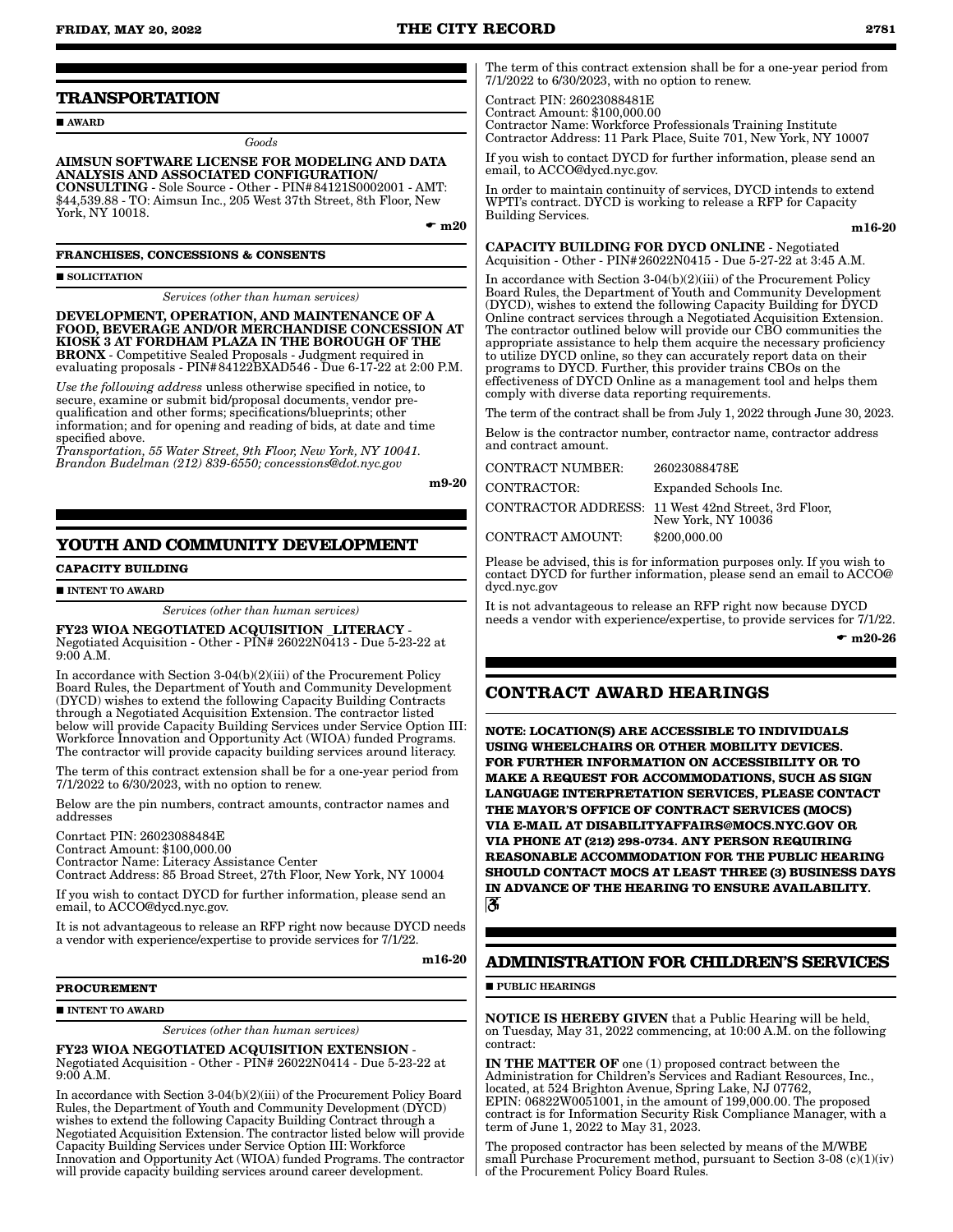In order to access the Public Hearing or to testify, please join the public hearing WebEx call by calling 1-646-992-2010 (New York), 1-408-418- 9388 (outside of NY), Meeting ID: 2347 477 3277, no later than 9:50 am on the date of the hearing. If you require further accommodations, please contact Michael Walker, at Michael.Walker2@acs.nyc.gov, no later than three business days before the hearing date.

 $\mathbf{m}$  m20

# **AGING**

**PUBLIC HEARINGS** 

NOTICE IS HEREBY GIVEN that a Public Hearing will be held, on Wednesday, June 1, 2022. The Public Hearing will be held via Conference Call (Call-in #: 646-992-2010, ACCESS CODE 2338 735 8809) commencing, at 10:00 A.M. on the following:

IN THE MATTER OF five (5) Older Adult Center (OAC) contracts between the Department for the Aging and the Contractors listed below. The term of three of these contracts will be from 7/1/2022- 6/30/2025 with a one three-year renewal option. The term of two of these contracts will be from 7/1/2022-6/30/2023 with a first two-year renewal option and a second three-year renewal option.

#### Contract Term: 7/1/2022 – 6/30/2025:

|    | Contractor /<br><b>Address</b>                                                                                                  | $E-PIN/$<br>ID                   | Amount      | Boro / CDs       | Site<br><b>Addresses</b>                       |
|----|---------------------------------------------------------------------------------------------------------------------------------|----------------------------------|-------------|------------------|------------------------------------------------|
| 1. | Charles A.<br>Walburg<br>Multi- Service<br>Organization<br>Inc.<br>163 West 125th<br>Street, Rm. 1320,<br>New York,<br>NY 10027 | 12522P0001002<br>C99             | \$1,627,530 | Manhattan<br>CD9 | 1301<br>Amsterdam<br>Ave NY,<br>NY 10027       |
| 2. | Elmcor Youth<br>& Adult<br>Activities Inc<br>33-16 108th<br>Street, Corona,<br>NY 11368                                         | 12522P0001003<br>CC1             | \$1,858,431 | Queens CD1       | 33-16 Northern<br>Blvd, Corona,<br>NY 11368    |
| 3  | Queens<br>Community<br>House, Inc.<br>108-25 62nd<br>Drive, Forest<br>Hills. NY 11375                                           | 12522P0001004<br>CC <sub>2</sub> | \$1,627,515 | Queens CD12      | 89-60 164th<br>Street,<br>Jamaica,<br>NY 11432 |

#### Contract Term: 7/1/2022 – 6/30/2023:

| Contractor / E-PIN/<br><b>Address</b>                                                | <b>ID</b>                                      | Amount | Boro / CDs              | Site<br><b>Addresses</b>         |
|--------------------------------------------------------------------------------------|------------------------------------------------|--------|-------------------------|----------------------------------|
| Preservation<br>Committee<br>Corp.<br>483 Albany<br>Avenue,<br>Brooklyn,<br>NY 11203 | 4 Crown Heights 12522P0001001 \$542,461<br>C98 |        | Brooklyn CD9 483 Albany | Avenue,<br>Brooklyn,<br>NY 11203 |

5 Merrill Park Civic Association of Springfield Gardens Inc 137-57 Farmers Blvd, Springfield Garden, NY 11434 12522P0001005 \$542,510 CC3 Queens CD12 137-57 Farmers Boulevard, Springfield Gardens, NY 11434

The proposed contractors have been selected through HHS ACCELERATOR, pursuant to Section 3-16 of the Procurement Policy Board Rules.

In order to access the Public Hearing and testify, please call 1-646-992- 2010, ACCESS CODE: 2338 735 8809 no later than 9:55 AM. If you need further accommodations, please let us know, at least five business days in advance of the Public Hearing via email at mtracy@aging.nyc.gov.

 $\mathbf{m}$  m20

# **DESIGN AND CONSTRUCTION**

**PUBLIC HEARINGS** 

#### CORRECTED NOTICE

NOTICE IS HEREBY GIVEN that a Contract Public Hearing will be held on Thursday, May 26, 2022, at 10:00 AM. The Public Hearing will be held via Conference Call. Call-in #: 1-646-992-2010, ACCESS CODE: 715 951 139.

IN THE MATTER OF a Purchase Order/Contract between the Department of Design and Construction of the City of New York and CAG Construction Corp., 30 Summit Avenue, Staten Island, NY 10306, for the Installation of Standard Pedestrian Ramps in Queens. The Purchase Order/Contract amount shall be \$441,228.60. The term shall be 365 consecutive calendar days from date of registration. All CBs, Queens. PIN #: 85022W0023001.

The Vendor has been selected by M/WBE Noncompetitive Small Purchase Method, pursuant to Section 3-08 (c)(1)(iv) of the Procurement Policy Board Rules.

A draft copy of the Purchase Order/Contract is available for public inspection at the Department of Design and Construction, Finance and Procurement Section, 30-30 Thomson Avenue, Fourth Floor, Long Island City, New York 11101, from May 16, 2022 to May 26, 2022, excluding Saturdays, Sundays and Holidays from 9:00 AM to 4:00 PM. Contact Michael Ransom at (718) 391-1403.

In order to access the Public Hearing and testify, please call 1-646-992- 2010, ACCESS CODE: 715 951 139 no later than 9:55 AM. If you need further accommodations, please let us know at least five business days in advance of the Public Hearing via e-mail at DisabilityAffairs@ mocs.nyc.gov or via phone at 1-212-298-0734.

 $\bullet$  m20

# **SPECIAL MATERIALS**

# **CITYWIDE ADMINISTRATIVE SERVICES**

# **NOTICE**

| CONTR.<br>NO. | <b>ITEM</b><br>NO. | <b>FUEL/OIL</b><br><b>TYPE</b> |
|---------------|--------------------|--------------------------------|
| 4087216       | 1.3                | #2DULS                         |
| 4087216       | 23                 | #2DULS                         |

## OFFICIAL FUEL PRICE (\$) SCHEDULE NO. 8964 FUEL OIL AND KEROSENE

DELIVERY VENDOR CHANGE (\$)

PRICE (\$) EFF. 5/16/2022  $CITYWIDE$  BY TW SPRAGUE  $0.0451$  GAL.  $5.2792$  GAL. 4087216 2.3 #2DULS PICK-UP SPRAGUE 0.0451 GAL. 5.1745 GAL.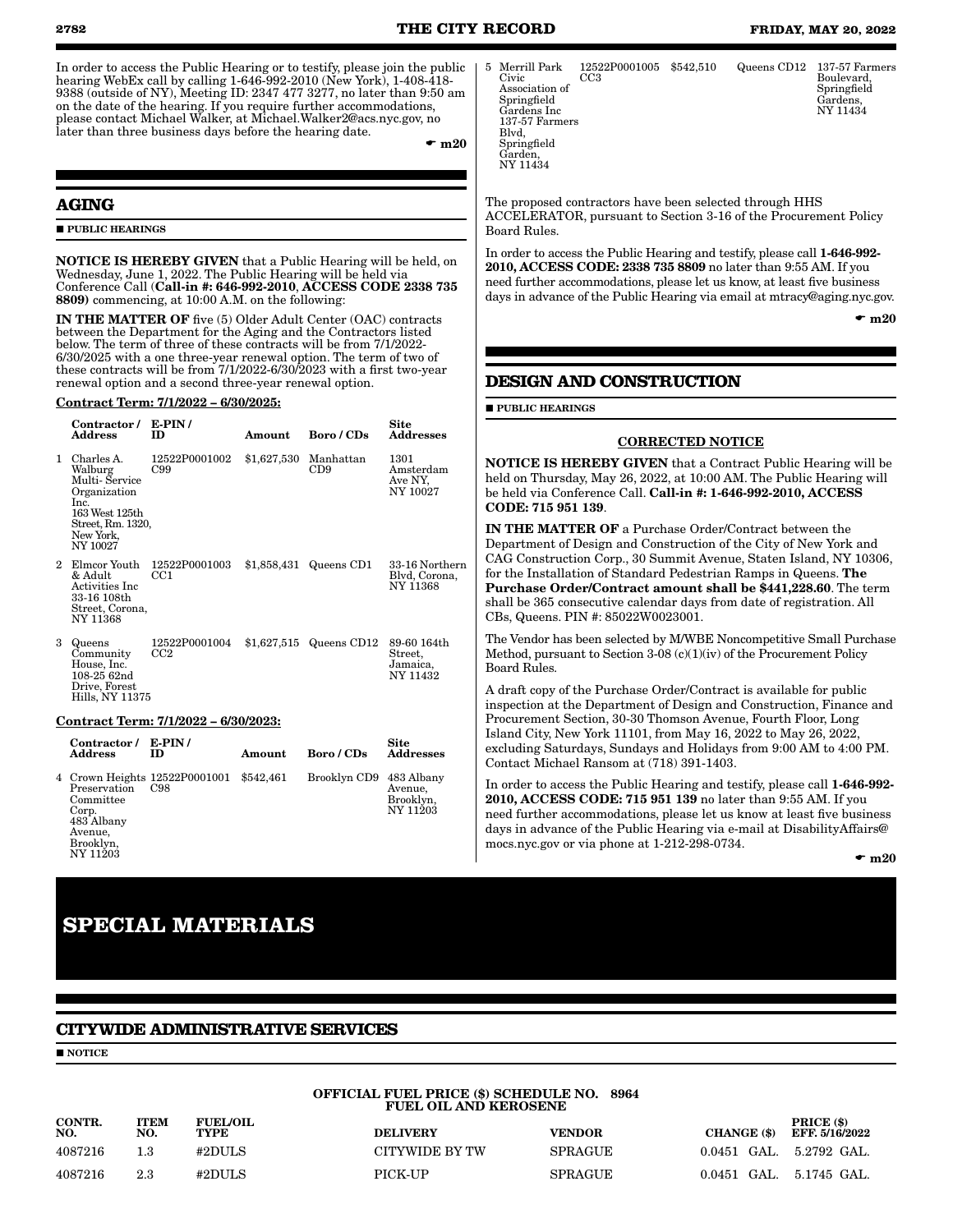# **FRIDAY, MAY 20, 2022 THE CITY RECORD 2783**

| ۰,<br>. .<br>I |
|----------------|
|----------------|

| 4087216       | $3.3\,$          |                 | #2DULS WINTERIZED                   | CITYWIDE BY TW                         | <b>SPRAGUE</b>                        | $0.0451$ GAL.  |                         | 5.4775 GAL. |                                   |
|---------------|------------------|-----------------|-------------------------------------|----------------------------------------|---------------------------------------|----------------|-------------------------|-------------|-----------------------------------|
| 4087216       | 4.3              |                 | #2DULS WINTERIZED                   | PICK-UP                                | <b>SPRAGUE</b>                        | 0.0451 GAL.    |                         | 5.3727 GAL. |                                   |
| 4087216       | 5.3              | #1DULS          |                                     | CITYWIDE BY TW                         | <b>SPRAGUE</b>                        | 0.4766 GAL.    |                         | 7.1284 GAL. |                                   |
| 4087216       | 6.3              | #1DULS          |                                     | PICK-UP                                | <b>SPRAGUE</b>                        | 0.4766 GAL.    |                         | 7.0236 GAL. |                                   |
| 4087216       | 7.3              | #2DULS $>=80\%$ |                                     | CITYWIDE BY TW                         | <b>SPRAGUE</b>                        | 0.0451 GAL.    |                         | 5.3070 GAL. |                                   |
| 4087216       | 8.3              |                 | #2DULS WINTERIZED                   | CITYWIDE BY TW                         | <b>SPRAGUE</b>                        | 0.0451 GAL.    |                         | 5.5980 GAL. |                                   |
| 4087216       | 9.3              | <b>B100</b>     | B100=20%                            | CITYWIDE BY TW                         | <b>SPRAGUE</b>                        | $-0.1509$ GAL. |                         | 6.0800 GAL. |                                   |
| 4087216       | 10.3             | #2DULS $>=80\%$ |                                     | PICK-UP                                | <b>SPRAGUE</b>                        | 0.0451 GAL.    |                         | 5.2022 GAL. |                                   |
| 4087216       | 11.3             |                 | #2DULS WINTERIZED                   | PICK-UP                                | <b>SPRAGUE</b>                        | 0.0451 GAL.    |                         | 5.4932 GAL. |                                   |
| 4087216       | 12.3             | <b>B100</b>     | $B100 = 20%$                        | PICK-UP                                | <b>SPRAGUE</b>                        | $-0.1509$ GAL. |                         | 5.9752 GAL. |                                   |
| 4087216       | 13.3             | #1DULS $>=80\%$ |                                     | CITYWIDE BY TW                         | <b>SPRAGUE</b>                        | 0.4766 GAL.    |                         | 7.1380 GAL. |                                   |
| 4087216       | 14.3             | <b>B100</b>     | $B100 = 20%$                        | CITYWIDE BY TW                         | <b>SPRAGUE</b>                        | $-0.1509$ GAL. |                         | 6.0889 GAL. |                                   |
| 4087216       | 15.3             | #1DULS $>=80\%$ |                                     | PICK-UP                                | <b>SPRAGUE</b>                        | $0.4766$ GAL.  |                         | 7.0332 GAL. |                                   |
| 4087216       | 16.3             | <b>B100</b>     | $B100 = 20%$                        | PICK-UP                                | <b>SPRAGUE</b>                        | $-0.1509$ GAL. |                         | 5.9841 GAL. |                                   |
| 4087216       | 17.3             | #2DULS          |                                     | BARGE MTF III, ST. WI                  | <b>SPRAGUE</b>                        | 0.0451 GAL.    |                         | 5.2398 GAL. |                                   |
| 20225400107 3 |                  | #2DULSB50       |                                     | <b>STATEN ISLAND</b>                   | <b>SPRAGUE</b>                        | $-0.0529$ GAL. |                         | 5.4219 GAL. |                                   |
| 4287126       | $\mathbf{1}$     | JET             |                                     | <b>FLOYD BENNETT</b>                   | <b>SPRAGUE</b>                        | 0.4766 GAL.    |                         | 8.0006 GAL. |                                   |
|               |                  |                 |                                     |                                        |                                       |                |                         |             |                                   |
| 4287030       | 1                | #4B5            |                                     | <b>MANHATTAN</b>                       | UNITED METRO                          | $-0.0096$ GAL. |                         | 4.5991 GAL. |                                   |
| 4287030       | $\boldsymbol{2}$ | #4B5            |                                     | <b>BRONX</b>                           | UNITED METRO                          | $-0.0096$ GAL. |                         | 4.6191 GAL. |                                   |
| 4287030       | 3                | #4B5            |                                     | <b>BROOKLYN</b>                        | UNITED METRO                          | $-0.0096$ GAL. |                         | 4.5591 GAL. |                                   |
| 4287030       | 4                | #4B5            |                                     | <b>QUEENS</b>                          | UNITED METRO                          | $-0.0096$ GAL. |                         | 4.5891 GAL. |                                   |
| 4287031       | 5                | #4B5            |                                     | RICHMOND                               | <b>APPROVED OIL</b><br><b>COMPANY</b> | $-0.0096$ GAL. |                         | 4.7791 GAL. |                                   |
| 4187014       | 1                | #2B5            |                                     | MANHATTAN                              | <b>SPRAGUE</b>                        | $0.0353$ GAL.  |                         | 5.3809 GAL. |                                   |
| 4187014       | 3                | #2B5            |                                     | <b>BRONX</b>                           | <b>SPRAGUE</b>                        | 0.0353 GAL.    |                         | 5.3329 GAL. |                                   |
| 4187014       | 5                | #2B5            |                                     | <b>BROOKLYN</b>                        | <b>SPRAGUE</b>                        | 0.0353 GAL.    |                         | 5.3459 GAL. |                                   |
| 4187014       | 7                | #2B5            |                                     | <b>QUEENS</b>                          | <b>SPRAGUE</b>                        | 0.0353 GAL.    |                         | 5.3539 GAL. |                                   |
| 4187014       | 9                | #2B5            |                                     | <b>STATEN ISLAND</b>                   | <b>SPRAGUE</b>                        | 0.0353 GAL.    |                         | 5.4329 GAL. |                                   |
| 4187014       | 11               | #2B10           |                                     | <b>CITYWIDE BY TW</b>                  | <b>SPRAGUE</b>                        | 0.0255 GAL.    |                         | 5.3906 GAL. |                                   |
| 4187014       | 12               | #2B20           |                                     | CITYWIDE BY TW                         | <b>SPRAGUE</b>                        | 0.0059 GAL.    |                         | 5.4641 GAL. |                                   |
| 4187015       | 2.0(H)           | #2B5            |                                     | MANHATTAN<br>(RACK PICK-UP)            | <b>APPROVED OIL</b><br><b>COMPANY</b> |                | 0.0353 GAL. 5.1462 GAL. |             |                                   |
| 4187015       | 4.0(I)           | #2B5            |                                     | <b>BRONX (RACK PICK-UP)</b>            | APPROVED OIL<br><b>COMPANY</b>        | 0.0353 GAL.    |                         | 5.1462 GAL. |                                   |
| 4187015       | 6.0(L)           | #2B5            |                                     | <b>BROOKLYN</b><br>(RACK PICK-UP)      | APPROVED OIL<br><b>COMPANY</b>        | $0.0353$ GAL.  |                         | 5.1462 GAL. |                                   |
| 4187015       | 8.0(M)           | #2B5            |                                     | <b>QUEENS</b><br>(RACK PICK-UP)        | APPROVED OIL<br><b>COMPANY</b>        | $0.0353$ GAL.  |                         | 5.1462 GAL. |                                   |
| 4187015       | 10.0(N)          | #2B5            |                                     | <b>STATEN ISLAND</b><br>(RACK PICK-UP) | <b>APPROVED OIL</b><br><b>COMPANY</b> | $0.0353$ GAL.  |                         | 5.1462 GAL. |                                   |
| 4087216       | #2DULSB5         |                 | 95% ITEM 7.3<br>5% ITEM 9.3         | CITYWIDE BY TW                         | <b>SPRAGUE</b>                        | $0.0353$ GAL.  |                         |             | $5.3457 \text{ GAL}$ .(A)         |
| 4087216       | #2DULSB10        |                 | 90% ITEM 7.3<br>10% ITEM 9.3        | CITYWIDE BY TW                         | <b>SPRAGUE</b>                        | 0.0255 GAL.    |                         |             | 5.3843 GAL.(B)                    |
| 4087216       | #2DULSB20        |                 | <b>80% ITEM 7.3</b><br>20% ITEM 9.3 | CITYWIDE BY TW                         | <b>SPRAGUE</b>                        | 0.0059 GAL.    |                         |             | 5.4616 GAL.(C)                    |
| 4087216       | #2DULSB5         |                 | 95% ITEM 10.3<br>5% ITEM 12.3       | PICK-UP                                | <b>SPRAGUE</b>                        | $0.0353$ GAL.  |                         |             | 5.2409 GAL.(D)                    |
| 4087216       | #2DULSB10        |                 | 90% ITEM 10.3<br>10% ITEM 12.3      | PICK-UP                                | <b>SPRAGUE</b>                        | $0.0255$ GAL.  |                         |             | 5.2795 GAL.(E)                    |
| 4087216       | #2DULSB20        |                 | 80% ITEM 10.3<br>20% ITEM 12.3      | PICK-UP                                | <b>SPRAGUE</b>                        |                |                         |             | $0.0059$ GAL. $5.3568$ GAL. $(F)$ |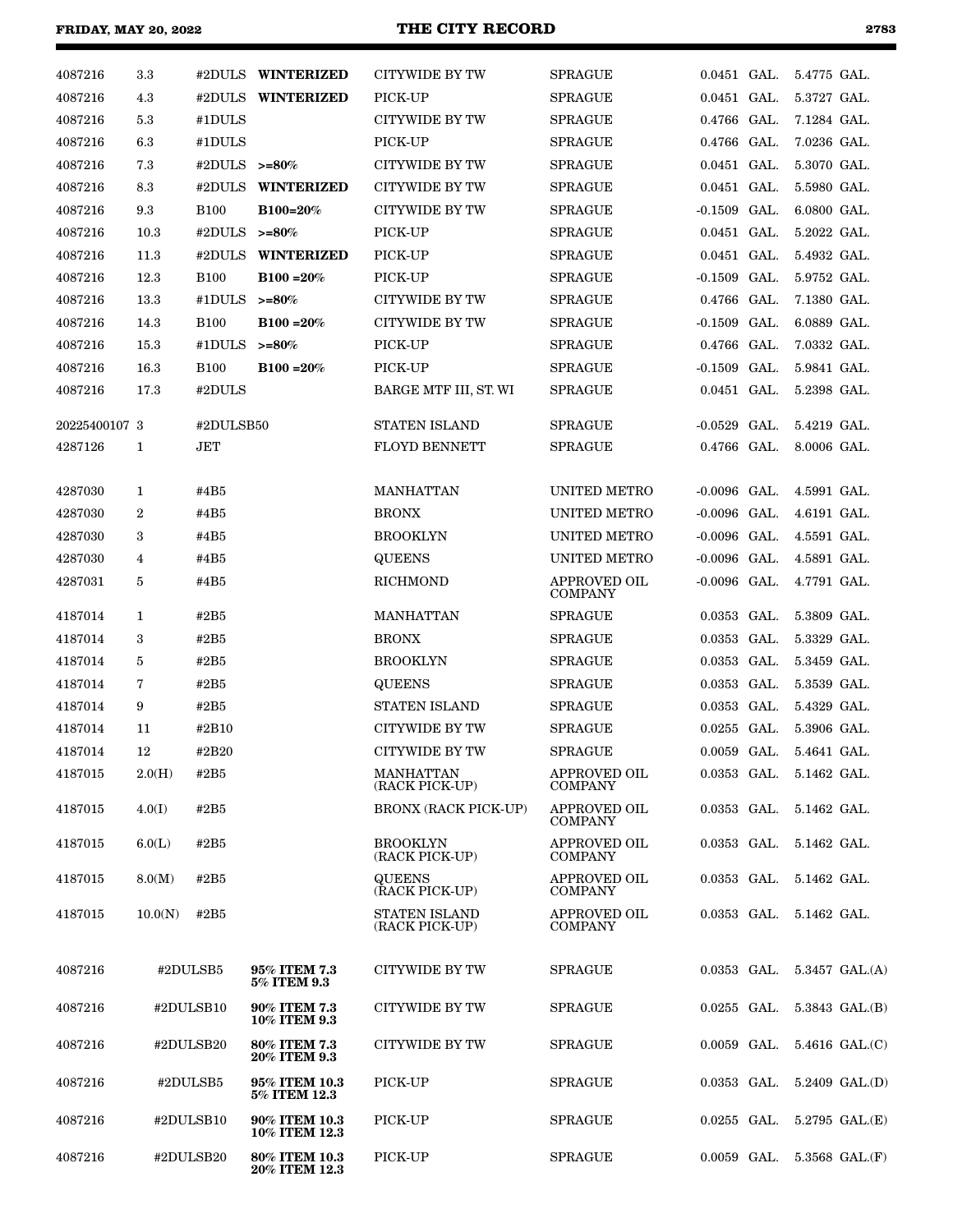| 2784          |                    |                                |                                | THE CITY RECORD                                                                  |                        |               | <b>FRIDAY, MAY 20, 2022</b>  |
|---------------|--------------------|--------------------------------|--------------------------------|----------------------------------------------------------------------------------|------------------------|---------------|------------------------------|
| 4087216       |                    | #1DULSB20                      | 80% ITEM 13.3<br>20% ITEM 14.3 | <b>CITYWIDE BY TW</b>                                                            | <b>SPRAGUE</b>         | $0.3511$ GAL. | $6.9282$ GAL.                |
| 4087216       |                    | #1DULSB20                      | 80% ITEM 15.3<br>20% ITEM 16.3 | PICK-UP                                                                          | <b>SPRAGUE</b>         | $0.3511$ GAL. | 6.8234 GAL.                  |
|               |                    |                                |                                | OFFICIAL FUEL PRICE (\$) SCHEDULE NO. 8965<br><b>FUEL OIL, PRIME AND START</b>   |                        |               |                              |
| CONTR.<br>NO. | <b>ITEM</b><br>NO. | <b>FUEL/OIL</b><br><b>TYPE</b> |                                | <b>DELIVERY</b>                                                                  | <b>VENDOR</b>          | CHANGE (\$)   | PRICE (\$)<br>EFF. 5/16/2022 |
|               |                    |                                |                                | <b>OFFICIAL FUEL PRICE (\$) SCHEDULE NO. 8966</b><br><b>FUEL OIL AND REPAIRS</b> |                        |               |                              |
| CONTR.<br>NO. | <b>ITEM</b><br>NO. | <b>FUEL/OIL</b><br><b>TYPE</b> |                                | <b>DELIVERY</b>                                                                  | <b>VENDOR</b>          | CHANGE (\$)   | PRICE (\$)<br>EFF. 5/16/2022 |
| 20211200451   |                    | #2B5                           |                                | <b>ALL BOROUGHS</b><br>(PICKUP UNDER<br>DELIVERY)                                | <b>APPROVED OIL</b>    | $0.0353$ GAL  | $5.5603$ GAL. $(J)$          |
| 20211200451   |                    | #4B5                           |                                | <b>ALL BOROUGHS</b><br>(PICKUP UNDER<br>DELIVERY)                                | <b>APPROVED OIL</b>    | $-0.0096$ GAL | 4.8495 GAL.(K)               |
|               |                    |                                |                                | <b>OFFICIAL FUEL PRICE (\$) SCHEDULE NO. 8967</b><br><b>GASOLINE</b>             |                        |               |                              |
| CONTR.<br>NO. | <b>ITEM</b><br>NO. | <b>FUEL/OIL</b><br><b>TYPE</b> |                                | <b>DELIVERY</b>                                                                  | <b>VENDOR</b>          | CHANGE (\$)   | PRICE (\$)<br>EFF. 5/16/2022 |
| 3787120       | 1.0                | <b>REG UL</b>                  |                                | <b>CITYWIDE BY TW</b>                                                            | <b>GLOBAL MONTELLO</b> | 0.1334 GAL    | 3.8365 GAL.                  |
| 3787120       | 2.0                | PREM UL                        |                                | <b>CITYWIDE BY TW</b>                                                            | <b>GLOBAL MONTELLO</b> | 0.1568 GAL    | 4.3273 GAL.                  |

|    | 1. (A), (B) and (C) Contract 4087216, item 7.3 replaced item 8.3 (Winter Version) effective April 1, 2022                                                                                                                                                                                |
|----|------------------------------------------------------------------------------------------------------------------------------------------------------------------------------------------------------------------------------------------------------------------------------------------|
|    | As of February 9, 2018, the Bio-Diesel Blender Tax Credit was retroactively reinstated for calendar year 2017. Should the tax credit be<br>further extended, contractors will resume deducting the tax credit as a separate line item on invoices.                                       |
| 3. | Federal excise taxes are imposed on taxable fuels, (i.e., gasoline, kerosene, and diesel), when removed from a taxable fuel terminal. This fuel<br>excise tax does not include Leaking Underground Storage Tank (LUST) tax. LUST tax applies to motor fuels for both diesel and gasoline |

- invoices. Going forward, LUST Tax will appear as an additional fee at the rate of \$0.001 per gallon and will be shown as a separate line item on your invoice. 4. The National Oil Heat Research Alliance (NORA) has been extended until February 6, 2029. A related assessment of \$.002 per gallon has
- been added to the posted weekly fuel prices and will appear as a separate line item on invoices. This fee applies to heating oil only and since 2015 has included #4 heating oil. All other terms and conditions remain unchanged.
- 5. Contract #4087216, effective June 1, 2020, replaces former items (1.2-17.2) on Contract #3987206
- 6. Due to RIN price adjustments Biomass-based Diesel (2021) is replaced by Biomass-based Diesel (2022) commencing 01/01/2022.
- 7. Metro Environmental Services, LLC Requirement Contract #: 20201201516/4087084 for Fuel Site Maintenance Services, Citywide has been registered and Contract is available on DCAS / OCP's "Requirements Contract" website for citywide use as of January 27, 2020. Link to Fuel Site Maintenance Services, Citywide contract via OCP website: https://mspwvw-dcsocp.dcas.nycnet/nycprocurement/dmss/asp/RCDetails. asp?vContract=20201201516
- 8. (D), (E) and (F) Contract 4087216, item 10.3 replaced item 11.3 (Winter Version) effective April 1, 2022
- 9. (G) Contract 3787121, item 5.0 replaced item 6.0 (Winter Blend) effective April 1, 2022
- 10. NYC Agencies are reminded to fill their fuel tanks as the end of the fiscal year approaches (June 30th).
- 11. (J) and (K) Effective October 1, 2020 contract #20211200451 PICKUP (ALL BOROUGHS) under DELIVERY by Approved Oil.
- 12. (H), (I), (L), (M) and (N) Items 2.0(Manhattan), 4.0(Bronx), 6.0(Brooklyn), 8.0(Queens) and 10.0(Staten Island) are for RACK PICKUP ONLY.
- 13. NYC Agencies are reminded to begin preparing Purchase Orders for the New Fiscal Year (FY'22) as the end of the current fiscal year approaches (June 30th) where need and encouraged to continue utilizing Direct Order system for your fuel ordering, where it's in place.
- 14. As of May 1, 2022 Contract 4287126 replaced Contract 3687192 for Jet Fuel.

#### REMINDER FOR ALL AGENCIES:

All entities utilizing DCAS fuel contracts are reminded to pay their invoices **on time** to avoid interruption of service. Please send inspection copy of receiving report for all gasoline (E70, UL & PREM) delivered by tank wagon to OCP/Bureau of Quality Assurance (BQA), 1 Centre Street, 18th Floor, New York, NY 10007.

 3.0 REG UL PICK-UP GLOBAL MONTELLO 0.1334 GAL 3.7715 GAL. 4.0 PREM UL PICK-UP GLOBAL MONTELLO 0.1568 GAL 4.2623 GAL. 5.0 E85 SUMMER CITYWIDE BY DELIVERY UNITED METRO 0.0435 GAL 3.4238 GAL. (G) 6.0 E70 WINTER CITYWIDE BY DELIVERY UNITED METRO 0.0615 GAL 3.6015 GAL. (G)

### NOTE: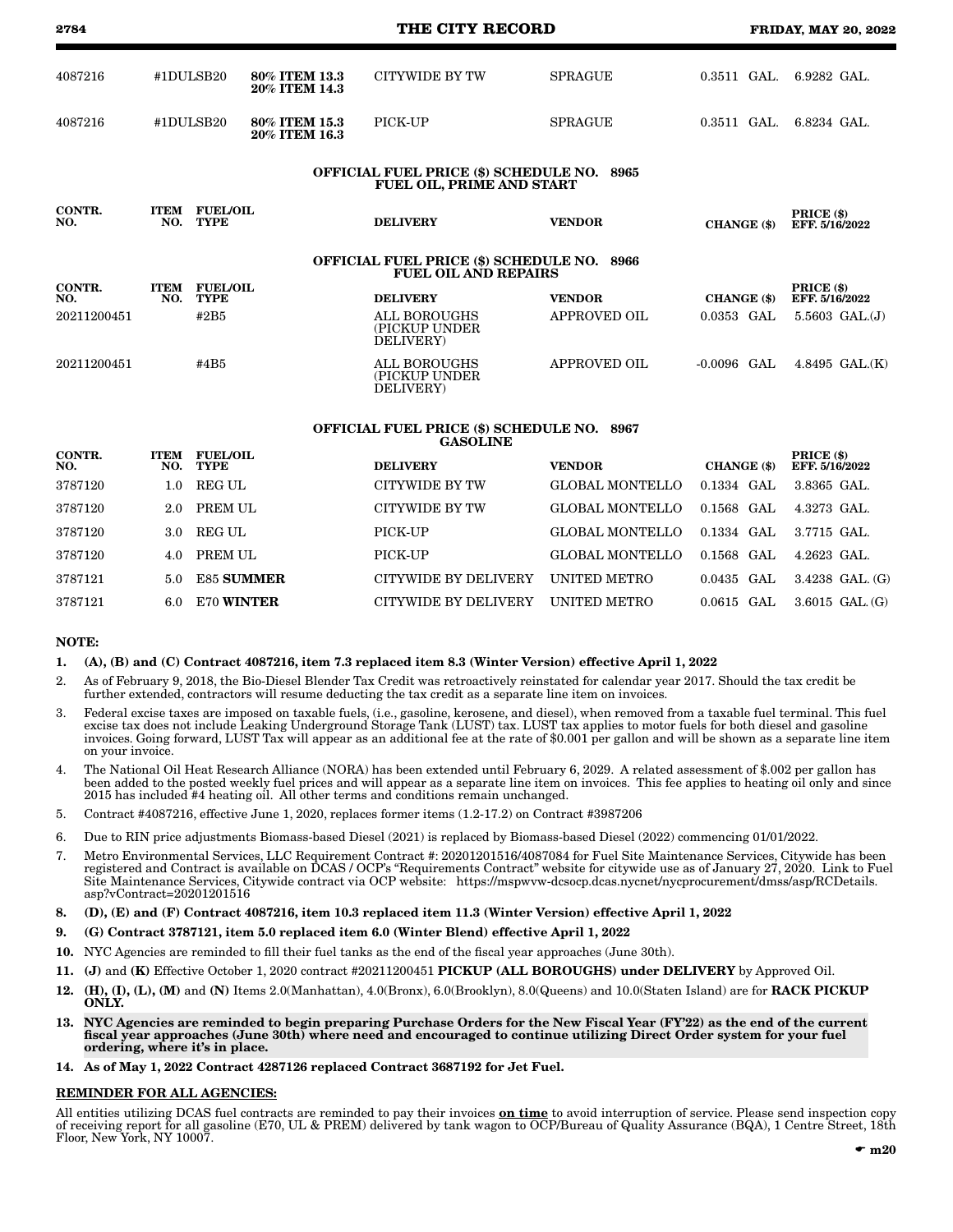# **HOUSING PRESERVATION AND DEVELOPMENT**

**NOTICE** 

#### REQUEST FOR COMMENT REGARDING AN APPLICATION FOR A CERTIFICATION OF NO HARASSMENT PILOT PROGRAM

# Notice Date: May 16, 2022

To: Occupants, Former Occupants, and Other Interested Parties

| <b>Property: Address</b>  | <b>Application #</b> | <b>Inquiry Period</b>        |
|---------------------------|----------------------|------------------------------|
| 2261 Morris Avenue, Bronx | 41/2022              | April 25, 2017<br>to Present |

#### Authority: Pilot Program Administrative Code §27-2093.1, §28-505.3

Before the Department of Buildings can issue a permit for the alteration or demolition of a multiple dwelling on the Certification of No Harassment Pilot Program building list, the owner must obtain a "Certification of No Harassment" from the Department of Housing Preservation and Development ("HPD") stating that there has not been harassment of the building's lawful occupants during a specified time period. Harassment is conduct by an owner that is intended to cause, or does cause, residents to leave or otherwise surrender any of their legal occupancy rights. It can include, but is not limited to, failure to provide essential services (such as heat, water, gas, or electricity), illegally locking out building residents, starting frivolous lawsuits, and using threats or physical force.

The owner of the building identified above has applied for a Certification of No Harassment. If you have any comments or evidence of harassment at this building, please notify HPD, at CONH Unit, 100 Gold Street, 6th Floor, New York, NY 10038, by letter postmarked not later than 45 days from the date of this notice or by an in-person statement made within the same period. To schedule an appointment for an in-person statement, please call (212) 863-5277 or (212) 863-8211.

*For the decision on the Certification of No Harassment Final Determination please visit our website, at www.hpd.nyc.gov, or call (212) 863-8266.*

#### PETICIÓN DE COMENTARIO SOBRE UNA SOLICITUD PARA UN CERTIFICACIÓN DE NO ACOSO PROGRAMA PILOTO

Fecha de notificacion: May 16, 2022

Para: Inquilinos, Inquilinos Anteriores, y Otras Personas Interesadas

| Propiedad: Dirección:     | Solicitud #: | Período de<br>consulta:      |
|---------------------------|--------------|------------------------------|
| 2261 Morris Avenue, Bronx | 41/2022      | April 25, 2017<br>to Present |

# Autoridad: PILOT, Código Administrativo §27-2093.1, §28-505.3

Antes de que el Departamento de Edificios pueda conceder un permiso para la alteración o demolición de una vivienda múltiple de ocupación de cuartos individuales, el propietario debe obtener una "Certificación de No Acoso" del Departamento de Preservación y Desarrollo de la Vivienda ("HPD") que indique que tiene no haber sido hostigado a los ocupantes legales del edificio durante un período de tiempo especificado. El acoso es una conducta por parte de un dueño de edificio que pretende causar, o causa, que los residentes se vayan o renuncien a cualquiera de sus derechos legales de ocupación. Puede incluir, entre otros, no proporcionar servicios esenciales (como calefacción, agua, gas o electricidad), bloquear ilegalmente a los residentes del edificio, iniciar demandas frívolas y utilizar amenazas o fuerza física.

El dueño del edificio identificado anteriormente ha solicitado una Certificación de No Acoso. Si tiene algún comentario o evidencia de acoso en este edificio, notifique a HPD al CONH Unit, 100 Gold Street, 6<sup>th</sup> Floor, New York, NY 10038 por carta con matasellos no mas tarde que 45 días después de la fecha de este aviso o por una declaración en persona realizada dentro del mismo período. Para hacer una cita para una declaración en persona, llame al (212) 863-5277 o (212) 863-8211.

Para conocer la decisión final sobre la Certificación de No Acoso, visite nuestra pagina web en *www.hpd.nyc.gov o llame al (212) 863-8266.*

#### REQUEST FOR COMMENT REGARDING AN APPLICATION FOR A CERTIFICATION OF NO HARASSMENT

Notice Date: May 16, 2022

To: Occupants, Former Occupants, and Other Interested

| <b>Parties</b>                                      |         |                                            |
|-----------------------------------------------------|---------|--------------------------------------------|
| Address<br><b>Property:</b>                         |         | <b>Application # Inquiry Period</b>        |
| 525 Macon Street, Brooklyn                          | 33/2022 | April 21, 2019                             |
| 314 West 139th Street, Manhattan                    | 34/2022 | to Present<br>April 18, 2019<br>to Present |
| 400 Washington Avenue, Brooklyn                     | 35/2022 | April 20, 2019                             |
| 134 West 130 <sup>th</sup> Street, Manhattan        | 36/2022 | to Present<br>April 22, 2019<br>to Present |
| 1235 Dean Street, Brooklyn                          | 37/2022 | April 25, 2019                             |
| 621 Union Avenue, Brooklyn                          | 40/2022 | to Present<br>April 14, 2019<br>to Present |
| 320 Rear East 11 <sup>th</sup> Street,<br>Manhattan | 50/2022 | April 28, 2019<br>to Present               |

#### Authority: SRO, Administrative Code §27-2093

Before the Department of Buildings can issue a permit for the alteration or demolition of a single room occupancy multiple dwelling, the owner must obtain a "Certification of No Harassment" from the Department of Housing Preservation and Development ("HPD") stating that there has not been harassment of the building's lawful occupants during a specified time period. Harassment is conduct by an owner that is intended to cause, or does cause, residents to leave or otherwise surrender any of their legal occupancy rights. It can include, but is not limited to, failure to provide essential services (such as heat, water, gas, or electricity), illegally locking out building residents, starting frivolous lawsuits, and using threats or physical force.

The owner of the building identified above has applied for a Certification of No Harassment. If you have any comments or evidence of harassment<br>at this building, please notify HPD, at **CONH Unit, 100 Gold Street,** 6<sup>th</sup> Floor, New York, NY 10038, by letter postmarked not later than 30 days from the date of this notice or by an in-person statement made within the same period. To schedule an appointment for an in-person statement, please call (212) 863-5277 or (212) 863-8211.

*For the decision on the Certification of No Harassment Final Determination please visit our website, at www.hpd.nyc.gov, or call (212) 863-8266.*

#### PETICIÓN DE COMENTARIO SOBRE UNA SOLICITUD PARA UN CERTIFICACIÓN DE NO ACOSO

Fecha de notificacion: May 16, 2022

Para: Inquilinos, Inquilinos Anteriores, y Otras Personas Interesadas

| <b>Propiedad:</b><br>Dirección:                  | Solicitud #: Período de | consulta:                    |
|--------------------------------------------------|-------------------------|------------------------------|
| 525 Macon Street, Brooklyn                       | 33/2022                 | April 21, 2019<br>to Present |
| 314 West 139th Street, Manhattan                 | 34/2022                 | April 18, 2019<br>to Present |
| 400 Washington Avenue, Brooklyn                  | 35/2022                 | April 20, 2019<br>to Present |
| 134 West 130 <sup>th</sup> Street, Manhattan     | 36/2022                 | April 22, 2019<br>to Present |
| 1235 Dean Street, Brooklyn                       | 37/2022                 | April 25, 2019<br>to Present |
| 621 Union Avenue, Brooklyn                       | 40/2022                 | April 14, 2019<br>to Present |
| 320 Rear East 11 <sup>th</sup> Street, Manhattan | 50/2022                 | April 28, 2019<br>to Present |

#### Autoridad: SRO, Código Administrativo §27-2093

Antes de que el Departamento de Edificios pueda conceder un permiso para la alteración o demolición de una vivienda múltiple de ocupación de cuartos individuales, el propietario debe obtener una "Certificación de No Acoso" del Departamento de Preservación y Desarrollo de la Vivienda ("HPD") que indique que tiene no haber sido hostigado a los ocupantes legales del edificio durante un período de tiempo especificado. El acoso es una conducta por parte de un dueño de edificio que pretende causar, o causa, que los residentes se vayan o renuncien a cualquiera de sus derechos legales de ocupación. Puede incluir, entre otros, no proporcionar servicios esenciales (como calefacción, agua, gas o electricidad), bloquear ilegalmente a los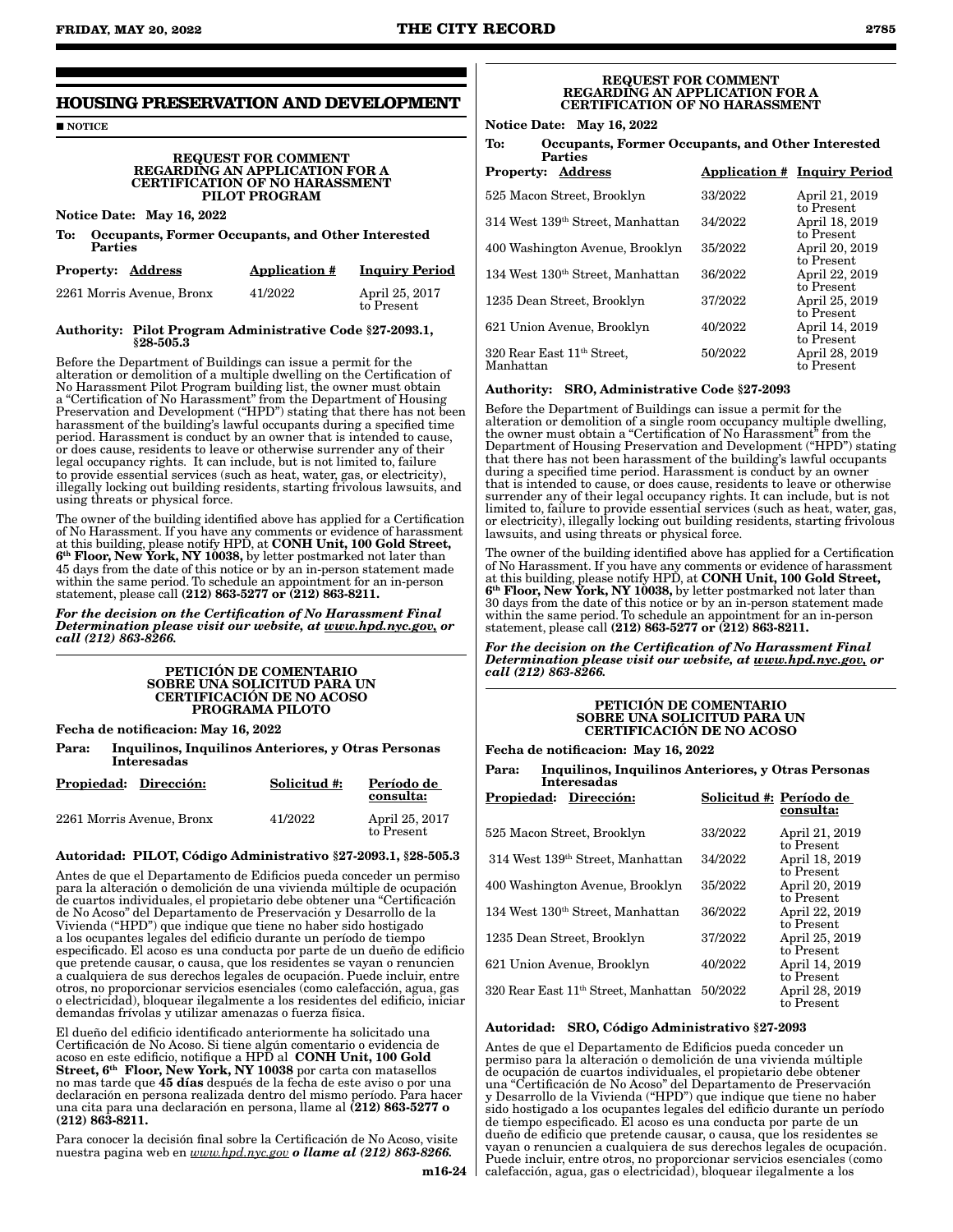residentes del edificio, iniciar demandas frívolas y utilizar amenazas o fuerza física.

El dueño del edificio identificado anteriormente ha solicitado una Certificación de No Acoso. Si tiene algún comentario o evidencia de acoso en este edificio, notifique a HPD al CONH Unit, 100 Gold Street, 6<sup>th</sup> Floor, New York, NY 10038 por carta con matasellos no mas tarde que 30 días después de la fecha de este aviso o por una declaración en persona realizada dentro del mismo período. Para hacer una cita para una declaración en persona, llame al (212) 863-5277 o (212) 863-8211.

Para conocer la decisión final sobre la Certificación de No Acoso, visite nuestra pagina web en *www.hpd.nyc.gov o llame al (212) 863-8266.*

m16-24

# **MANAGEMENT AND BUDGET**

**NOTICE** 

# THE CITY OF NEW YORK - OFFICE OF MANAGEMENT AND BUDGET

#### COMMUNITY DEVELOPMENT BLOCK GRANT PROGRAM (CD / CDBG) NOTICE OF INTENT TO REQUEST RELEASE OF FUNDS (NOI-RROF)

TO ALL INTERESTED AGENCIES, COMMUNITY BOARDS, GROUPS AND PERSONS:

On or about June 1, 2022, the City of New York will submit a request, to the New York State Office of Community Renewal for the release of Community Development Block Grant (CDBG) funds under Title 1 of the Housing and Community Development Act of 1974, as amended, to undertake a project known as the NYC Mesh Wi-Fi Expansion Pilot / Get Connected Initiative for the purpose of expanding internet access to underserved, low- and moderate-income communities in Coney Island/Brighton Beach (Brooklyn) and Far Rockaway/Arverne (Queens), particularly to residential properties where, at least one unit is supported by a Section 8 Housing Choice Voucher through the NYC Department of Housing Preservation and Development. Through this initiative, the City will use CDBG funds for mesh internet infrastructure (antennae, fiber leases, etc.) and installation that will enable nearly 1,000 households to receive free internet for between three and five years. Additionally, tens of thousands of low- and moderate-income NYC residents in range of the networks will have access to a low-cost-to-free internet option.

The activities proposed are categorically excluded under HUD regulations, at 24 CFR Part 58 from National Environmental Policy Act requirements. An Environmental Review Record (ERR) that documents the environmental determinations for this project is on file, at the NYC Mayor's Office of Management and Budget, 255 Greenwich Street, 8th Floor, New York, NY 10007. The ERR is available, to the public for review either electronically or may be examined or copied in person weekdays 10:00 A.M. to 6:00 P.M. If you wish to view the ERR, please contact Julie Freeman, Director of Community Development, New York City Office of Management and Budget, at freemanj@omb.nyc.gov or (212) 788-6130.

#### PUBLIC COMMENTS

Any individual, group, or agency may submit written comments on the ERR, to the New York City Office of Management and Budget, Community Development Unit, 255 Greenwich Street, 8th Floor, New York, NY 10007, or via email, at CDBGComments@omb.nyc.gov. All comments received by May 31, 2022 will be considered by the City of New York prior to authorizing the submission of a request for release of funds.

# ENVIRONMENTAL CERTIFICATION

The City of New York certifies, to the Office of Community Renewal that Julie Freeman, in her official capacity as a Certifying Officer for the CD Program, consents to accept the jurisdiction of the Federal Courts if an action is brought to enforce responsibilities in relation, to the environmental review process and that these responsibilities have been satisfied. The Office of Community Renewal's acceptance of the certification satisfies its responsibilities under NEPA and related laws and authorities and allows the City of New York to use CD program funds.

# OBJECTIONS TO RELEASE OF FUNDS

The Office of Community Renewal will accept objections to its release of funds and the City of New York's certification for a period of fifteen days following the anticipated submission date or its actual receipt of the request (whichever is later) only if they are on one of the following bases: a) the certification was not executed by the Certifying Officer of the City of New York; b) the City of New York has omitted a step or failed to make a decision or finding required by HUD regulations, at 24 CFR Part 58; c)

the City of New York or other participants in the development process have committed funds, incurred costs, or undertaken activities not authorized by 24 CFR Part 58 before approval of a release of funds by the Office of Community Renewal, or d) another Federal agency acting, pursuant to 40 CFR Part 1504 has submitted a written finding that the project is unsatisfactory from the standpoint of environmental quality. Objections must be prepared and submitted in accordance with the required procedures (24 CFR § 58.76), and shall be addressed to Crystal Loffler, President, at Office of Community Renewal, Hampton Plaza, 38-40 State Street, 4th Floor, Albany, NY 12207. Potential objectors should contact the Office of Community Renewal to verify the actual last day of the objection period.

City of New York: Eric Adams, Mayor.

Jacques Jiha, Ph.D., Director, Mayor's Office of Management and Budget Julie Freeman, Certifying Officer

Date: May 20, 2022

 $\bullet$  m20-26

#### THE CITY OF NEW YORK - OFFICE OF MANAGEMENT AND BUDGET COMMUNITY DEVELOPMENT BLOCK GRANT PROGRAM (CD / CDBG)

NOTICE OF INTENT TO REQUEST RELEASE OF FUNDS TO ALL INTERESTED AGENCIES, COMMUNITY BOARDS, GROUPS AND PERSONS:

This document constitutes the Notice of Intent to Request Release of Funds for the programs identified below, which are proposed to receive federal funding that was or will be received between Calendar Years 2021 and 2024 (Community Development Years 47-50).

On or about May 25, 2022, the City of New York will submit a request, to the U.S. Department of Housing and Urban Development (HUD) for the release of Community Development Block Grant funds under Title 1 of the Housing and Community Development Act of 1974, as amended (42 U.S.C. 5301 et seq.) to undertake the projects described below. This notice is not related to the CDBG-Disaster Recovery Program.

The activities proposed are categorically excluded under HUD regulations at 24 CFR Part 58 from National Environmental Policy Act requirements. The programs do not involve new construction or the expansion of a building's footprint.

Because sites to be funded under the following five programs are identified throughout the program year, these environmental reviews are prepared on a tiered or programmatic basis. As sites are identified for CD funding, specific reviews will be conducted.

### 1. Alternative Enforcement Program (AEP)

AEP is an enforcement mechanism intended to alleviate the serious physical deterioration of the City's most distressed multiple dwellings. The program forces owners to make effective repairs or have the NYC Department of Housing Preservation and Development (HPD) do so in a more comprehensive fashion so that emergency conditions are alleviated and underlying physical conditions are addressed. HPD will notify owners that, based upon criteria in the law, their multiple dwellings have been chosen for participation in AEP. Owner will have four months to repair the violations, pay all outstanding emergency repair charges and liens, submit current and valid property registration statements, and request re-inspection. If an owner fails to meet all of the requirements for discharge within four months, HPD will issue an Order to Correct identifying the building systems that need to be replaced. Should an owner fail to comply with the order, HPD will perform the work. Proposed CD 47-50 funding: \$41,213,000.

#### 2. Senior Center Improvements

The Department for the Aging will use CD funds for the renovation of and rectification of code violations in senior centers. Activities may include plumbing upgrades; installation of lighting and emergency lighting systems, security systems, air conditioning/heating/ventilation systems, kitchen fire extinguishing systems, hot water heaters, fire doors, and ramps; window upgrade/replacement; ceiling and roof rehabilitation; kitchen upgrade; bathroom renovation; re-wiring; floor replacement; handicapped access; and security and elevator improvements. Proposed CD 47-50 funding: \$7,738,000.

#### 3. Landmarks Historic Preservation Grant Program

The Landmarks Preservation Commission provides façade improvement grants to homeowners and nonprofits that own properties that are designated landmarks, located within designated historic districts, or listed in or are eligible to be listed in the National Register of Historic Places. Additionally, sites may receive grants for interior improvements provided the building has a designated interior. Proposed CD 47-50 funding: \$456,000.

4. Maintenance, Operation, and Rehabilitation of Tax-Foreclosed **Housing**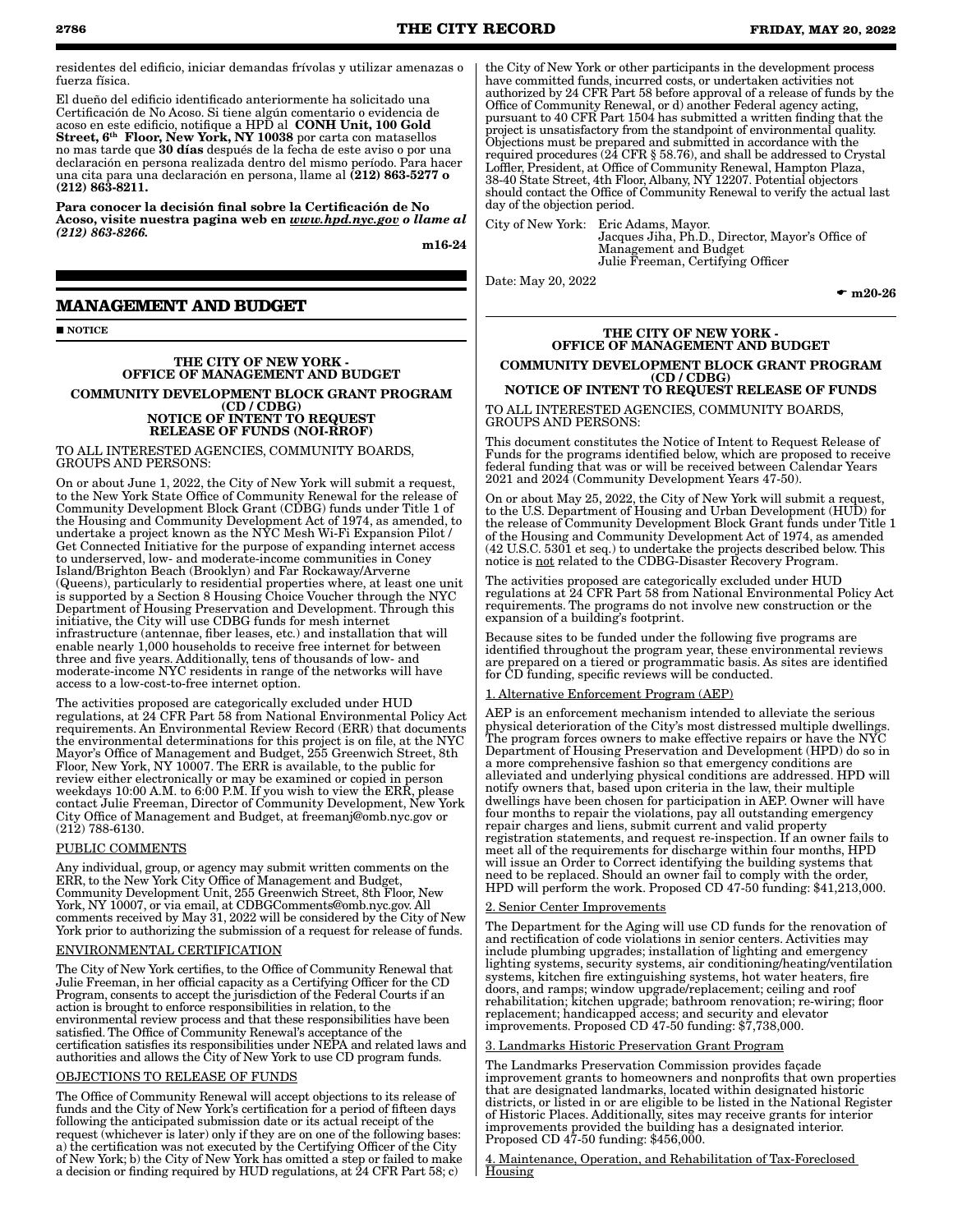This program uses CD funds to pay for the following activities in City-Owned, tax-foreclosed housing: fuel and utilities; janitorial services; maintenance, repair, and rehabilitation efforts including responding to emergency complaints and sealing vacant properties; performing field inspections and holding technical interviews with potential contractors; inspecting, monitoring, and surveying projects; and procuring, monitoring, and issuing payment to contractors. CD funds also provide training and technical assistance to tenants and Tenant Associations of City-Owned buildings in the process of becoming independent housing cooperatives. Proposed CD 47-50 funding: \$77,523,000.

#### 5. Project Open House

The Mayor's Office for People with Disabilities uses CD funds to remove architectural barriers from the homes of low- and moderateincome City residents who have mobility impairments. Work may include grab bar installations; main entry components (ramp, chair lift, and door); and kitchen and bathroom modifications. Proposed CD 47-50 funding: \$793,000.

Sites under the following two programs are known; reviews have been completed where noted in the environmental review.

#### 1. City Educational Facilities: Health & Safety Improvements

The Department of Education (DOE) uses CD funds to prevent or remove code violations in New York City schools. The activities may include the installation, repair, or replacement of emergency lighting; elevator guards; doors and hardware; panic hardware; fire alarm, suppression, and extinguishing systems; radiator shields; potable water systems; sewage systems; kitchen ventilation/exhaust systems; heating/cooling/refrigeration systems; flame-proof curtains; building and sidewalk elevators; bleachers; retaining walls; interior masonry; damaged flooring and ceilings; electrical fixtures; mandated signage; and lead testing and remediation. To avoid archaeological concerns, playground resurfacing may be performed provided there is no increase in the playground area and no excavation is proposed. Proposed CD 47-50 funding: \$27,632,000.

## 2. GreenThumb Gardens

GreenThumb assists neighborhood groups in the creation, maintenance, and enhancement of gardens aimed, at increasing civic participation and neighborhood revitalization through collective stewardship. GreenThumb provides materials, education, programming, and technical support and manages community garden license agreements and registrations. The program also organizes three large events and hosts hundreds of workshops per year. Gardens are managed by local volunteers. CD funds support community gardens in low- and moderate-income census tracts; City tax levy funds are used for gardens in non-CD-eligible neighborhoods. Proposed CD 47-50 funding: \$5,114,000.

Environmental Review Records (ERR) that document the environmental determinations for each project are on file, at the NYC Mayor's Office of Management and Budget, 255 Greenwich Street, 8th Floor, New York, NY 10007. The ERRs are available, to the public for review either electronically or may be examined or copied in person weekdays 10:00 A.M. to 6:00 P.M. If you wish to view the ERRs, please contact Julie Freeman, Director of Community Development, New York City Office of Management and Budget, at freemanj@omb.nyc.gov or (212) 788-6130.

#### PUBLIC COMMENTS

Any individual, group, or agency may submit written comments on the ERRs, to the New York City Office of Management and Budget, Community Development Unit, 255 Greenwich Street, 8th Floor, New York, NY 10007 or via email, at CDBGComments@omb.nyc.gov. All comments received by May 24, 2022 will be considered by the City of New York prior to authorizing the submission of a request for release of funds.

#### ENVIRONMENTAL CERTIFICATION

The City of New York certifies to HUD that Julie Freeman, in her official capacity as a Certifying Officer for the CD Program, consents to accept the jurisdiction of the Federal Courts if an action is brought to enforce responsibilities in relation, to the environmental review process and that these responsibilities have been satisfied. HUD's approval of the certification satisfies its responsibilities under NEPA and related laws and authorities and allows the City of New York to use CD program funds.

#### OBJECTIONS TO RELEASE OF FUNDS

HUD will accept objections to its release of funds and the City of New York's certification for a period of fifteen days following the anticipated submission date or its actual receipt of the request (whichever is later) only if they are on one of the following bases: a) the certification was not executed by the Certifying Officer of the City of New York; b) the City of New York has omitted a step or failed to make a decision or finding required by HUD regulations, at 24 CFR Part 58; c) the City of New York or other participants in the development process have committed funds, incurred costs, or undertaken activities not

authorized by 24 CFR Part 58 before approval of a release of funds by HUD, or d) another Federal agency acting, pursuant to 40 CFR Part 1504 has submitted a written finding that the project is unsatisfactory from the standpoint of environmental quality. Objections must be prepared and submitted in accordance with the required procedures  $(24$  CFR § 58.76), and shall be addressed to HUD, Office of Community Planning and Development, at the following email address: CPD\_ COVID-19OEE-NY@hud.gov. Objections, to the release of funds on bases other than those stated above will not be considered by HUD. Potential objectors should contact HUD to verify the actual last day of the objection period.

City of New York: Eric Adams, Mayor. Jacques Jiha, Ph.D., Director, Mayor's Office of Management and Budget

Date: May 17, 2022

m17-23

# **CHANGES IN PERSONNEL**

|                        | DISTRICT ATTORNEY KINGS COUNTY |        |                |                                                                |                        |            |                                          |               |  |
|------------------------|--------------------------------|--------|----------------|----------------------------------------------------------------|------------------------|------------|------------------------------------------|---------------|--|
|                        |                                |        |                | FOR PERIOD ENDING 04/01/22                                     |                        |            |                                          |               |  |
|                        |                                |        | TITLE          |                                                                |                        |            |                                          |               |  |
| NAME                   |                                |        | NUM            | <b>SALARY</b>                                                  | <b>ACTION</b>          |            | PROV EFF DATE                            | <b>AGENCY</b> |  |
| SCHULMAN               | ARIEH                          | D      | 30114          | \$100000.0000                                                  | RESIGNED               | YES        | 03/13/22                                 | 903           |  |
| SMITH CODRINGTO SANDRA |                                | N      | 56056          | \$37398.0000                                                   | APPOINTED              | YES        | 03/20/22                                 | 903           |  |
| THORAL                 | KEVIN                          | D      | 56057          | \$44083.0000                                                   | APPOINTED              | YES        | 03/20/22                                 | 903           |  |
| <b>TORRES</b>          | ELIZABET<br><b>RRTC</b>        | c      | 56057<br>30114 | \$44083.0000                                                   | INCREASE               | YES<br>YES | 03/13/22                                 | 903<br>903    |  |
| WELLS<br>WILLIAMSON    | <b>JANESSA</b>                 | A      | 56057          | \$83000.0000<br>\$44083.0000                                   | RESIGNED<br>APPOINTED  | YES        | 03/13/22<br>03/20/22                     | 903           |  |
|                        |                                |        |                |                                                                |                        |            |                                          |               |  |
|                        |                                |        |                | DISTRICT ATTORNEY QNS COUNTY                                   |                        |            |                                          |               |  |
|                        |                                |        |                | FOR PERIOD ENDING 04/01/22                                     |                        |            |                                          |               |  |
|                        |                                |        | TITLE          |                                                                |                        |            |                                          |               |  |
| NAME                   |                                |        | NUM            | <b>SALARY</b>                                                  | <b>ACTION</b>          |            | PROV EFF DATE                            | <b>AGENCY</b> |  |
| BAKSH                  | AARON                          | A      | 56057          | \$50000.0000                                                   | RESIGNED               | YES        | 03/08/22                                 | 904           |  |
| DURAN                  | <b>NATALY</b>                  |        | 56057          | \$38333.0000                                                   | APPOINTED              | YES        | 03/23/22                                 | 904           |  |
| HORGAN                 | SHEILA<br>AILEEN               | Α<br>Е | 30114          | \$130000.0000                                                  | <b>RESIGNED</b>        | YES<br>YES | 03/19/22                                 | 904<br>904    |  |
| IORIO<br>KANELLOPOULOS | GEORGE                         |        | 30114<br>30114 | \$86722.0000<br>\$131000.0000                                  | RESIGNED<br>INCREASE   | YES        | 03/13/22<br>03/20/22                     | 904           |  |
| LU                     | XUAN                           |        | 30114          | \$76575.0000                                                   | INCREASE               | YES        | 02/23/22                                 | 904           |  |
| <b>MATOS</b>           | DAVID                          |        | 30831          | \$75386.0000                                                   | <b>RESIGNED</b>        | YES        | 03/25/22                                 | 904           |  |
| MCCARTHY               | DONTE                          | к      | 56057          | \$38333.0000                                                   | APPOINTED              | YES        | 03/23/22                                 | 904           |  |
| <b>ROZADO</b>          | JACQUELI A                     |        | 05329          | \$120000.0000                                                  | INCREASE               | YES        | 03/20/22                                 | 904           |  |
| WYLIE                  | DANIEL                         | J      | 56057          | \$38333.0000                                                   | RESIGNED               | YES        | 03/17/22                                 | 904           |  |
|                        |                                |        |                |                                                                |                        |            |                                          |               |  |
|                        |                                |        |                | DISTRICT ATTORNEY RICHMOND COU                                 |                        |            |                                          |               |  |
|                        |                                |        |                | FOR PERIOD ENDING 04/01/22                                     |                        |            |                                          |               |  |
|                        |                                |        | TITLE          |                                                                |                        |            |                                          |               |  |
| NAME                   |                                |        | NUM            | <b>SALARY</b><br>\$52000.0000                                  | <b>ACTION</b>          |            | PROV EFF DATE                            | <b>AGENCY</b> |  |
| CLAROS<br>IBRAHIM      | DAVID<br>HANADI                |        | 56057<br>56057 | \$62500.0000                                                   | APPOINTED<br>APPOINTED | YES<br>YES | 03/20/22<br>03/20/22                     | 905<br>905    |  |
| SOTO                   | <b>JENNIFER N</b>              |        | 56057          | \$45000.0000                                                   | APPOINTED              | YES        | 03/13/22                                 | 905           |  |
| <b>STERN</b>           | DANIEL                         | J      | 30114          | \$87500.0000                                                   | RESIGNED               | YES        | 03/22/22                                 | 905           |  |
|                        |                                |        |                |                                                                |                        |            |                                          |               |  |
|                        |                                |        |                | DISTRICT ATTORNEY-SPECIAL NARC                                 |                        |            |                                          |               |  |
|                        |                                |        |                | FOR PERIOD ENDING 04/01/22                                     |                        |            |                                          |               |  |
|                        |                                |        |                |                                                                |                        |            |                                          |               |  |
|                        |                                |        | TITLE          |                                                                |                        |            |                                          |               |  |
| NAME                   |                                |        | NUM            | SALARY                                                         | <b>ACTION</b>          |            | PROV EFF DATE                            | <b>AGENCY</b> |  |
| GOY                    | <b>JERUZELS</b>                |        | 30831          | \$69343.0000                                                   | RESIGNED               | YES        | 03/17/22                                 | 906           |  |
| HUGHES                 | DANIEL                         | Р      | 30114          | \$114000.0000                                                  | RESIGNED               | YES        | 03/13/22                                 | 906           |  |
| STERN                  | DANIEL                         | J      | 30114          | \$100000.0000                                                  | APPOINTED              | YES        | 03/22/22                                 | 906           |  |
|                        |                                |        |                |                                                                |                        |            |                                          |               |  |
|                        |                                |        |                | PUBLIC ADMINISTRATOR-KINGS                                     |                        |            |                                          |               |  |
|                        |                                |        | TITLE          | FOR PERIOD ENDING 04/01/22                                     |                        |            |                                          |               |  |
| <b>NAME</b>            |                                |        | NUM            | <b>SALARY</b>                                                  | <b>ACTION</b>          |            | PROV EFF DATE                            | <b>AGENCY</b> |  |
| JONES                  | SHANIQUA                       |        | 56056          | \$32520.0000                                                   | RESIGNED               | YES        | 03/22/22                                 | 943           |  |
|                        |                                |        |                |                                                                |                        |            |                                          |               |  |
|                        |                                |        |                | OFFICE OF THE MAYOR                                            |                        |            |                                          |               |  |
|                        |                                |        |                | FOR PERIOD ENDING 04/15/22                                     |                        |            |                                          |               |  |
|                        |                                |        | TITLE          |                                                                |                        |            |                                          |               |  |
| NAME                   |                                |        | NUM            | SALARY                                                         | <b>ACTION</b>          |            | PROV EFF DATE                            | <b>AGENCY</b> |  |
| DUBIN                  | NOAH                           |        | 0527A          | \$123000.0000                                                  | <b>RESIGNED</b>        | YES        | 03/27/22                                 | 002<br>002    |  |
| GUO<br>HILL            | JUNNING<br>VINECIA             | R      | 10209<br>0668A | \$17.0000<br>\$85000.0000                                      | APPOINTED<br>INCREASE  | YES<br>YES | 03/27/22<br>01/23/22                     | 002           |  |
| <b>JACKSON</b>         | <b>EDWARD</b>                  | т      | 0668A          | \$80000.0000                                                   | INCREASE               | YES        | 01/23/22                                 | 002           |  |
| LIU                    | YATING                         |        | 05278          | \$195000.0000                                                  | APPOINTED              | YES        | 03/27/22                                 | 002           |  |
| OMAR                   | BASSAL                         |        | 0668A          | \$150000.0000                                                  | APPOINTED              | YES        | 03/27/22                                 | 002           |  |
| PRICE                  | CRYSTAL                        | с      | 0668A          | \$178000.0000                                                  | APPOINTED              | YES        | 03/27/22                                 | 002           |  |
| <b>SCHNARR</b>         | EMILIE                         | L      | 0527A          | \$100000.0000                                                  | APPOINTED              | YES        | 03/27/22                                 | 002           |  |
| SHARGAL                | IDO                            |        | 0668A          | \$80000.0000                                                   | APPOINTED              | YES        | 04/03/22                                 | 002           |  |
| <b>SNEED</b>           | LEE                            |        | 09708          | \$53724.0000 RETIRED                                           |                        |            | YES 04/06/22 002                         |               |  |
| WILLIAMS               | CHRISTIA J 30070               |        |                | \$145000.0000 APPOINTED YES 03/27/22 002                       |                        |            |                                          |               |  |
|                        |                                |        |                |                                                                |                        |            |                                          |               |  |
|                        |                                |        |                | BOARD OF ELECTION                                              |                        |            |                                          |               |  |
|                        |                                |        | TITLE          | FOR PERIOD ENDING 04/15/22                                     |                        |            |                                          |               |  |
| NAME                   |                                |        | NUM            | SALARY                                                         |                        |            |                                          |               |  |
| <b>ALIVIADO</b>        | CANDELAR                       |        | 94206          | \$60136.0000 INCREASE                                          | ACTION                 |            | PROV EFF DATE AGENCY<br>YES 04/03/22 003 |               |  |
| CALTABIANO             | DONNA                          |        | M 94524        | \$54974.0000 RESIGNED                                          |                        |            | YES 04/08/22 003                         |               |  |
| <b>ELLIS-MARE</b>      | CORBY                          |        | 94206          | \$60000.0000 INCREASE                                          |                        |            | YES 04/03/22 003                         |               |  |
| HALL<br>RICHMAN        | CHRISTIN R 94526               |        |                | \$100671.0000 DECREASE<br>STEVEN H 94406 \$193730.0000 RETIRED |                        |            | YES 03/05/22 003<br>YES 01/31/21 003     |               |  |